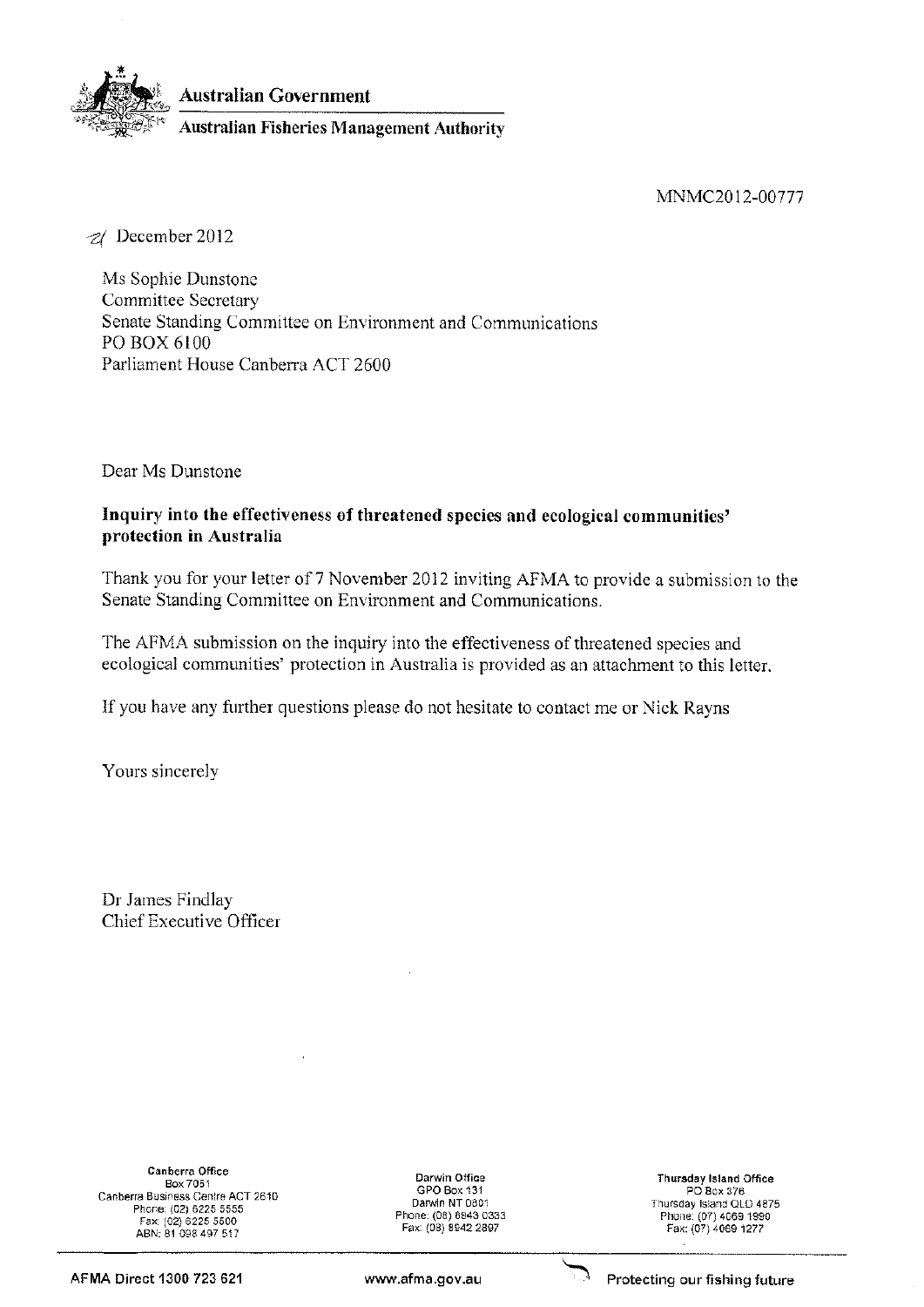

**Australian Government Australian Fisheries Management Authority** 

# **AFMA Submission – Inquiry into the effectiveness of threatened species and ecological communities' protection in Australia**

## **GENERAL COMMENTS**

The Australian Fisheries Management Authority (AFMA) was established under the *Fisheries Administration Act 1991* to manage the resources of Australia's Commonwealth fisheries on behalf of the Australian community using the provisions of the *Fisheries Management Act 1991* (FM Act)*.* In general, AFMA manages commercial fisheries from three nautical miles offshore to the boundary of the Australian fishing zone and Australian vessels fishing on the high seas. State and Northern Territory governments manage fisheries within their borders and inside three nautical miles from shore.

Up until the late 1900s fisheries agencies in Australia had virtually sole responsibility for the management of fisheries resources and the impacts of fishing on the natural environment. The objectives of all fisheries legislation at that time reflected this and still does today. The FM Act includes the objective:

"*that the exploitation of fisheries resources and the carrying on of any related activities are conducted in a manner consistent with the principles of ecologically sustainable development (which include the exercise of the precautionary principle), in particular the need to have regard to the impact of fishing activities on non-target species and the long term sustainability of the marine environment".*

In 1999 the Commonwealth consolidated its environment legislation in the *Environment Protection and Biodiversity Conservation Act* (EPBC Act) and became more directly involved in the management of Australian fisheries. Since that time Australian fisheries have been managed under the legislation of the relevant fisheries management jurisdiction as well as that currently administered by the Commonwealth Department of Sustainability, Environment, Water, Population and Communities (SEWPaC).

Under the EPBC Act, fisheries impacts are assessed through three separate processes as outlined in Part 10, Part 13 and Part 13A. All of these consider the effect of fisheries on the marine environment, protected species and communities and the ability of fisheries management to minimise the risk of unacceptable impacts. Moreover, individual species within those fisheries may be separately assessed through nomination as threatened species or a method of fishing as a Key Threatening Process.

AFMA's current management arrangements for Commonwealth fisheries have developed significantly over the last decade to focus on an ecosystem based approach to fisheries management. This approach assesses the total impacts of fishing on all aspects of the marine environment and that effective management strategies are in place that ensure ecologically sustainable fisheries.

Through these strategies AFMA ensures that current management arrangements for Commonwealth fisheries at least meet, and often exceed, all environmental management conditions imposed under the EPBC Act. However, the overlap and duplication between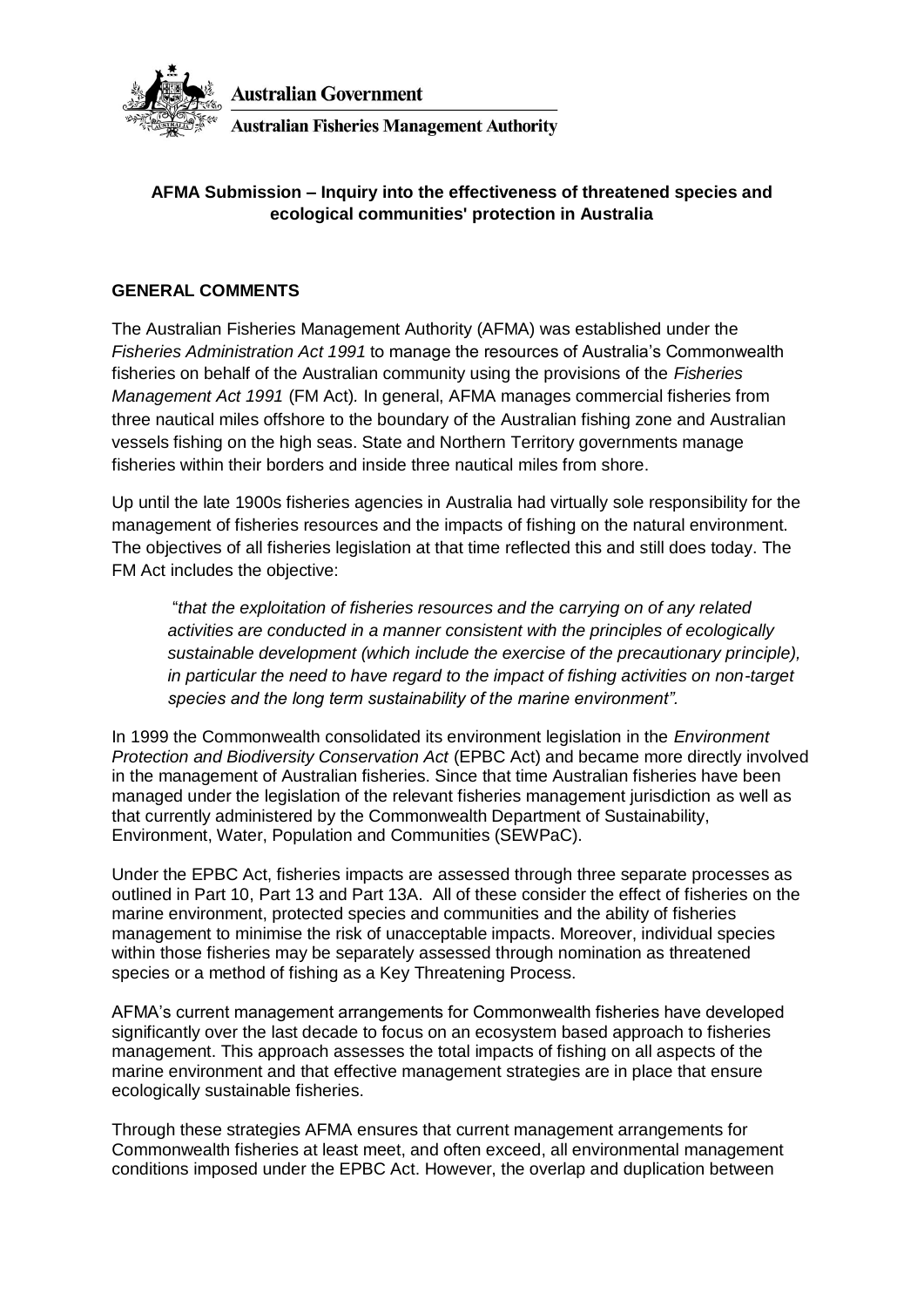fisheries management (both Commonwealth and State/Territory) legislation and the EPBC Act creates considerable inefficiency and uncertainty for both governments and stakeholders, particularly the Australian fishing industry.

This submission provides details on the existing ecosystem based management framework and outlines areas for further improvement. Key areas for improvement include harmonising existing environmental and fisheries regulations to improve efficiency and prioritisation of management actions that ensure adequate protection is given to protected threatened species and ecological communities whilst recognising the economic benefits of the Australian fishing industry. Specific comments are outlined against each of the inquiries terms of reference.

# **SPECIFIC COMMENTS**

# **(a) management of key threats to listed species and ecological communities;**

## *Existing management arrangements for threatened species and ecological communities impacted by Commonwealth fisheries*

In accordance with its objective to pursue ecologically sustainable development, AFMA has progressively moved to an ecosystem based approach to fisheries management through the development and implementation of the *Ecological Risk Management (ERM) framework* (**Attachment 1**). The ERM framework complements the existing *Commonwealth Policy on Fisheries Bycatch* and strengthens the procedures for assessing environmental risks and implementing appropriate management actions.

Under the ERM framework the impacts of Commonwealth managed fisheries on all aspects of the marine ecosystem are assessed through Ecological Risk Assessments (ERA). This includes the assessment of impacts on:

- Target species
- Bycatch and byproduct species;
- Threatened Endangered and Protected (TEP) species;
- Habitat; and
- Ecological communities.

Management strategies for commercial species are developed in accordance with the *Commonwealth Harvest Strategy Policy* and are outlined in each fisheries harvest strategy or statement of management arrangements.

Following the ERA, an ecological risk management strategy is developed for each fishery that outlines the management strategies to address identified risks to all aspects of the marine ecosystem. Management responses to identified issues can be implemented through regulation and other management tools in the FM Act e.g. fisheries closures to protect sea lions and gulper sharks as well as industry initiatives.

Specific actions to minimise bycatch, reduce the risk to TEP species and address potential high risk species identified through the ERA, are developed through fishery based bycatch and discards workplans. The bycatch and discard workplans were introduced in the Commonwealth Policy on Fisheries Bycatchand are a core component of a fisheries ERM strategy.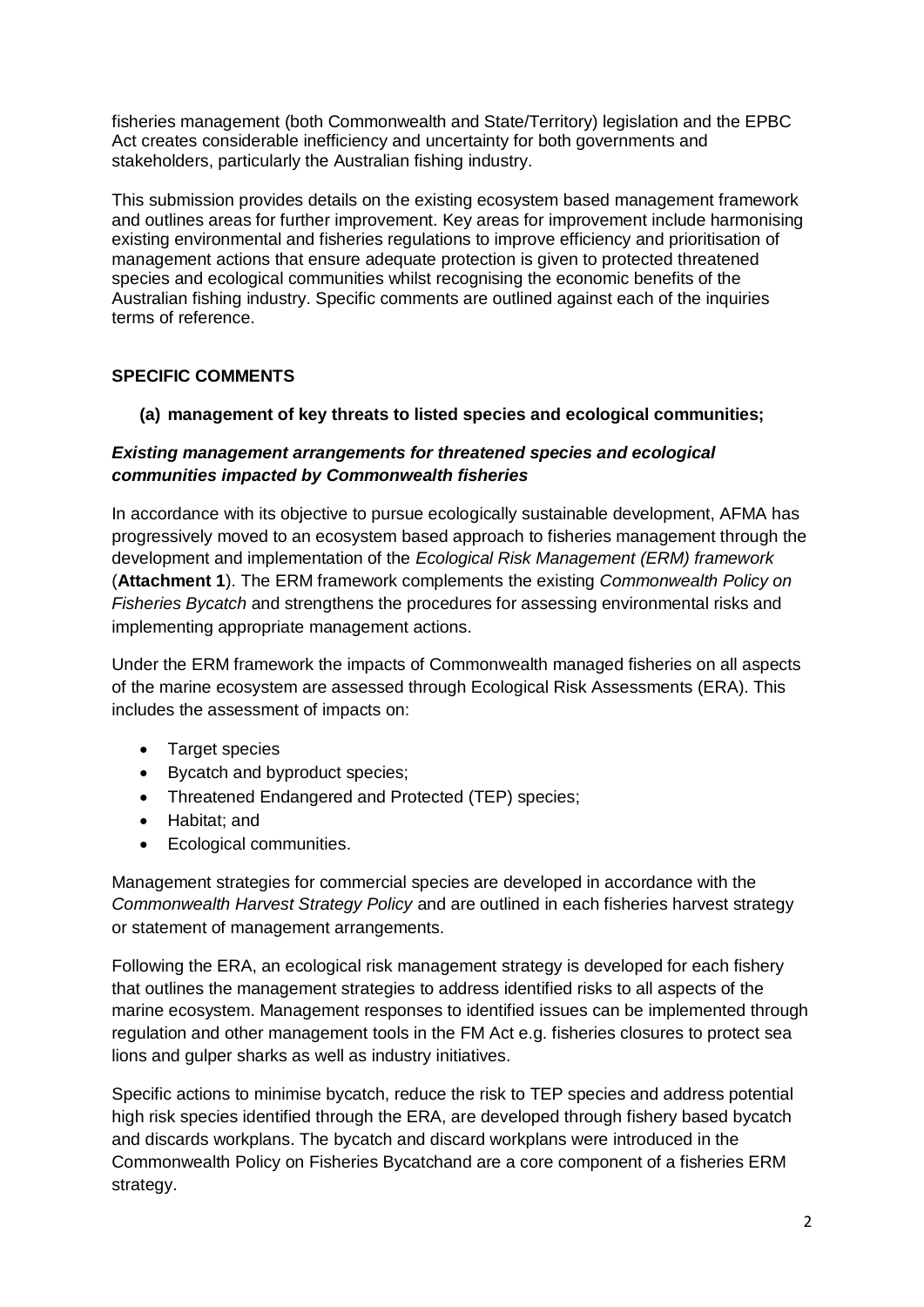Management actions implemented through bycatch and discards workplans are developed through close engagement with the fishing industry and include innovative gear modifications that reduce bycatch, improvements to monitoring and species identification and implementing tools such as turtle excluder devices (TEDs) that reduce the capture of TEPs. The unintended capture of marine turtles in trawl nets in the northern prawn fishery has reduced dramatically through the use of TEDs that provide a barrier at the net opening with an escape hatch above it allowing turtles to escape. In the year prior to the introduction of TEDs, 780 marine turtles were reported captured in logbooks with 96 fatalities. In 2000 directly after the mandatory introduction of TEDs, 56 captures were reported with 12 fatalities<sup>1</sup>.

All Commonwealth fisheries subject to the FM Act have ERM strategies in place and have undergone ecological risk assessments ranging from qualitative assessment of risks in all fisheries to a fully quantitative assessment in higher impact fisheries. Bycatch and discards workplans have been implemented in each fishery.

The ERM framework relies on information and data collected through continual monitoring of fishing catch and effort. The effectiveness of existing management measures is regularly reviewed with alternative approaches implemented where necessary through a process known as the adaptive management cycle (Figure 1). The ability to reliably assess the impacts of fishing and whether management arrangements are having the desired effects is crucial and AFMA has invested heavily in reliable monitoring processes.



Figure 1. The double Adaptive loop management process adopted by AFMA (from Sainsbury 2005<sup>2</sup>)

 1 Garvey, J., R and Lilly, S., D. (2001). Northern Prawn Fishery and Kimberley Prawn Fishery data summary 2001. Logbook program Australian Fisheries Management Authority, Canberra.

<sup>&</sup>lt;sup>2</sup> Sainsbury, K. J. (2005). Cost-effective management of uncertainty in fisheries. In: National Outlook Conference, Canberra, ACT. Australian Bureau of Agricultural and Resource Economics. Pp. 13.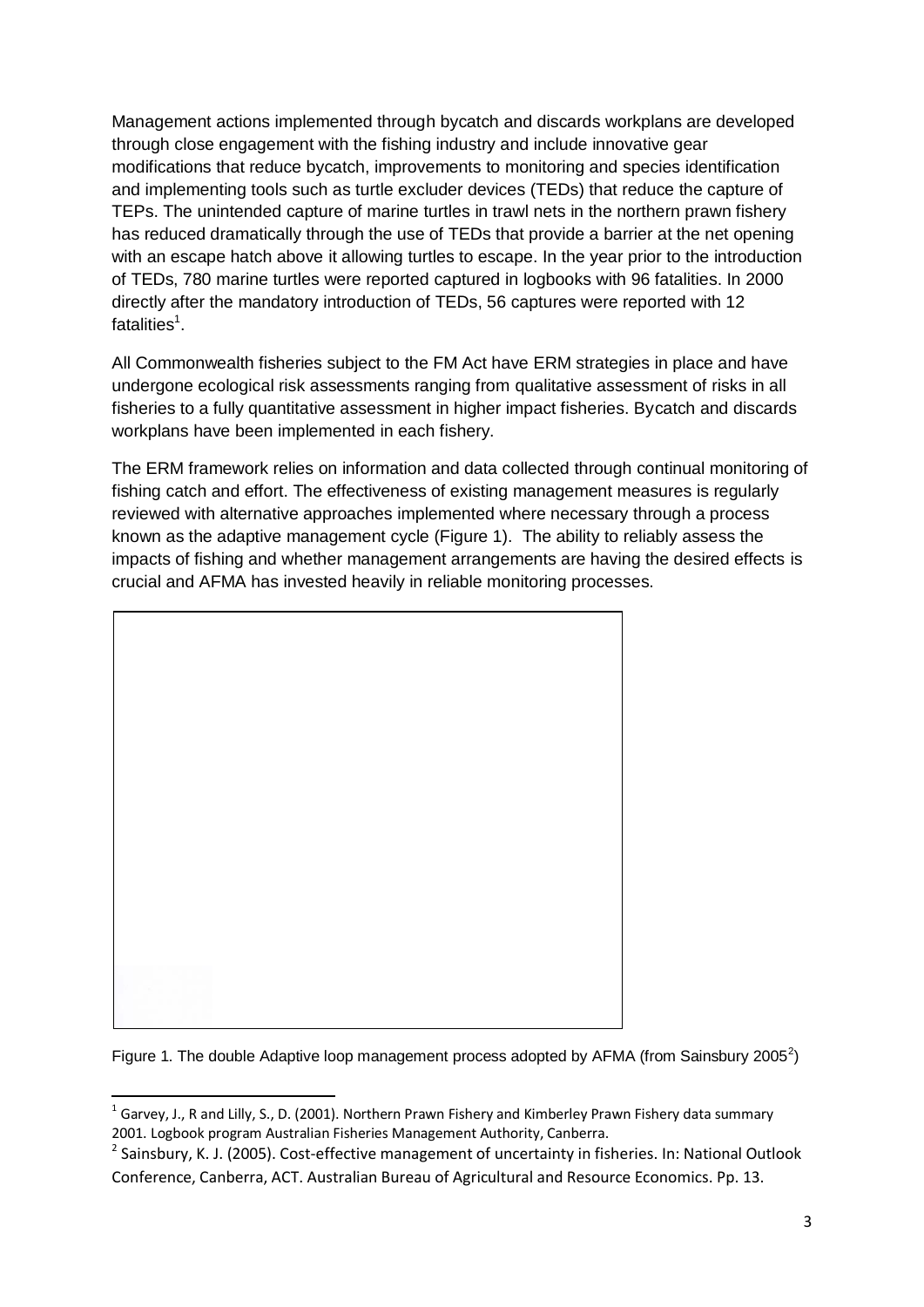# *Monitoring and reporting of the catch of threatened species*

Comprehensive monitoring programs are established in Commonwealth fisheries that ensure reliable data is collected to support scientific assessments and decision making. This includes a logbook program where fishers report total catch and effort data including interactions with protected species and an on-board observer program to collect independent data on catch and interactions.

AFMA is continuously working to improve monitoring programs and has completed trials of electronic monitoring (EM) systems in the Northern Prawn Fishery (NPF), Gillnet Hook and Trap Sector of the Southern and Eastern Scalefish and Shark Fishery (SESSF) and the Eastern Tuna and Billfish Fishery. EM systems include the use of multiple video cameras and sensors to monitor catch and effort allowing up to 100% of fishing activity to be monitored in a cost effective fashion. A sample of the video footage is analysed post capture to identify potential interactions with protected species and independently record data on catch and effort. This audit approach is demonstrated to improve the reliability of selfreported logbook data whilst potentially monitoring up to 100% of fishing effort and ensuring reliable information on the impacts of fishing. AFMA is in the process of rolling out EM technology in selected fisheries.

Since August 2005, AFMA, on behalf of fishing operators, has been reporting protected species interactions reported in the logbooks to SEWPaC. This streamlined arrangement has removed the obligation for industry to dual report to both AFMA and SEWPaC. However, it does not remove the reporting obligation.

Under the arrangements contained within a Memorandum of Understanding (MOU), AFMA provides SEWPaC with quarterly reports that summarise protected species interaction information reported through AFMA logbooks. All quarterly summary interaction reports provided to SEWPAC are posted on the AFMA website at: http://www.afma.gov.au/managing-our-fisheries/environment-and-sustainability/protectedspecies.

In addition, AFMA provides individual interaction reports to SEWPAC under the MOU's agreed triggered reporting arrangements. This occurs when the number of interactions with certain species in any period reaches an agreed threshold level. Species covered under triggered reporting are all whale species, all dolphin species, Great White sharks and Grey Nurse sharks.

Through the ERM framework, Commonwealth Policy on Fisheries Bycatch and Harvest Strategy Policy, AFMA has a comprehensive and precautionary management framework that pursues ecologically sustainable fisheries and ensures that risks to all aspects of the marine environment are assessed and managed.

### *Areas for improvement*

**.** 

AFMA has progressively moved to a risk based approach for assessment and management of threats to the marine environment posed by commercial fishing. However, some elements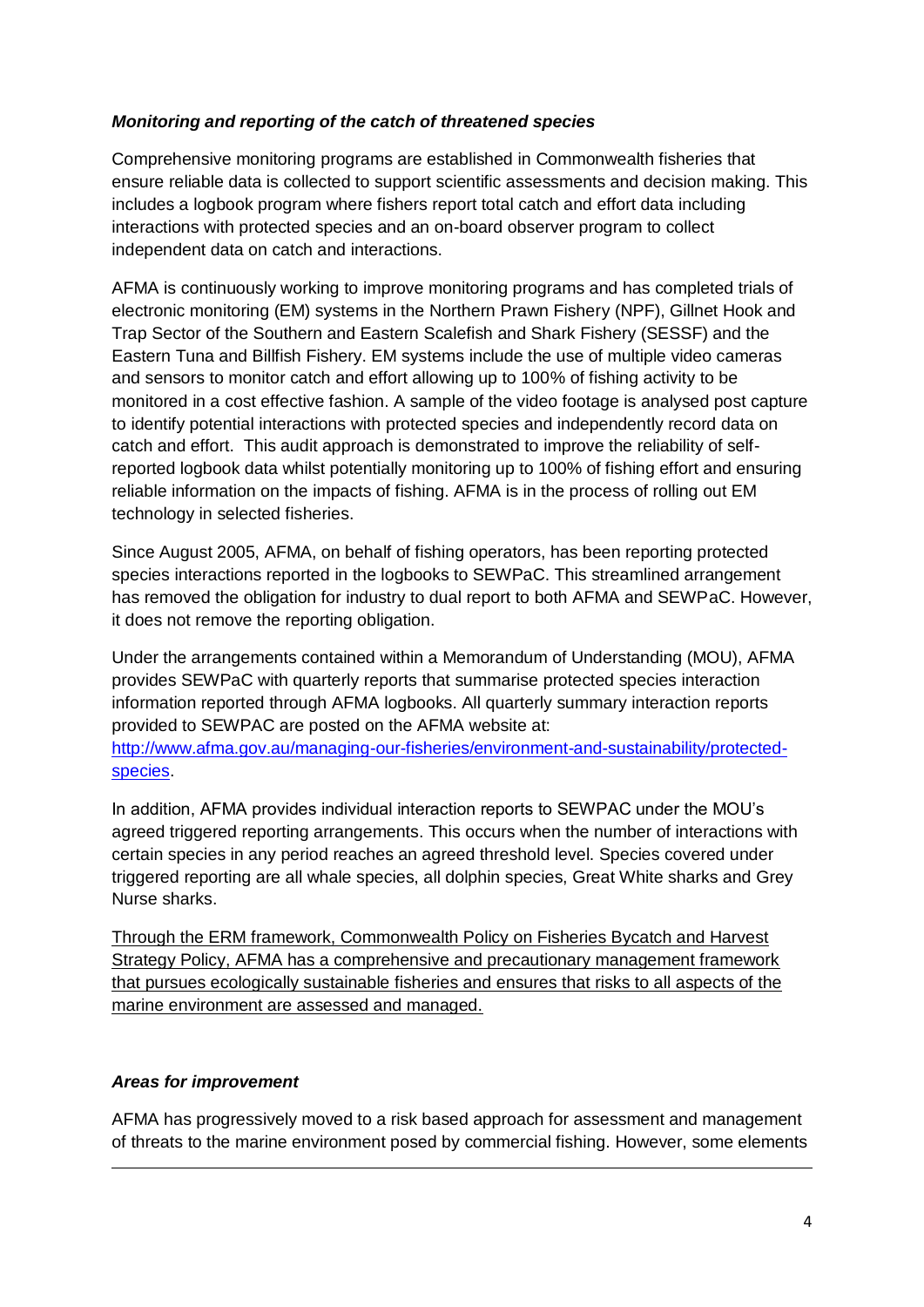of the assessments conducted under the EPBC Act are inconsistent with this approach and result in duplication of management efforts and inefficiencies that are detrimental to prioritising efforts to protect threatened species. A general summary of these issues that was included in the AFMA submission to the Borthwick review of Commonwealth fisheries management legislation (the Borthwick review) is provided at **Attachment 2**.

The EPBC Act seeks to minimise harm and mortalities thereby forcing a continual cost to be incurred even when very few additional individual mortalities may be prevented. An objective that provided for an acceptable level of mortality of TEP species would enable AFMA to more efficiently direct its research and cost-effectively manage its fisheries in a manner that ensures ecological sustainability.

AFMA recognises that necessary information may not always be available to set an acceptable level of mortality for all marine wildlife. In such cases a risk based approach that expressly considers benefits such as fishery closures and marine protected areas (offset approach) could achieve this objective. As a precondition a fishery would need to demonstrate that all reasonable measures are taken to minimise interactions. Further impacts would be considered acceptable provided sufficient alternative safeguards or 'offsets' were in place to protect the species. This approach can be applied to managing the impacts of habitats and communities where existing closures and marine parks provide protection.

The applicability of using reference points for bycatch of protected species as well as commercial stocks is well established. The *Threat Abatement Plan 2006 for the incidental catch (or bycatch) of seabirds during oceanic longline fishing operations* is one such example were a limit reference point has been defined for the maximum interaction rate with seabirds. This has proved very successful at reducing the risk to seabirds to acceptable levels and recognises that some impact may be acceptable and defines what that is. This is a more practical way of ensuring that resources are applied appropriately and to areas of genuine high risks. Without defining a limit reference point or acceptable impact, government and industry resources can be misapplied in effort to reduce interactions well below a rate that might be biologically acceptable or necessary. In some cases this can be, and has been, to the detriment of other environmental impacts that would benefit from additional funding from a limited pool of funding.

In summary there are benefits to defining acceptable impacts on TEP species through reference points and accounting for environmental benefits provided through fishing closures and marine parks.

Commonwealth fisheries are undergoing a combination of reviews where all aspects of the legislation and key policies are simultaneously under review. This affords a unique opportunity to harmonise existing environmental legislation with fisheries legislation and address the threatened species listing criteria for marine fish. As reviews of the Commonwealth Harvest Strategy Policy and Guidelines and the Commonwealth Policy on Fisheries Bycatch are completed, AFMA will continue to strengthen the role of the ERM framework and harmonise its operation with the Commonwealth Policy on Fisheries Bycatch.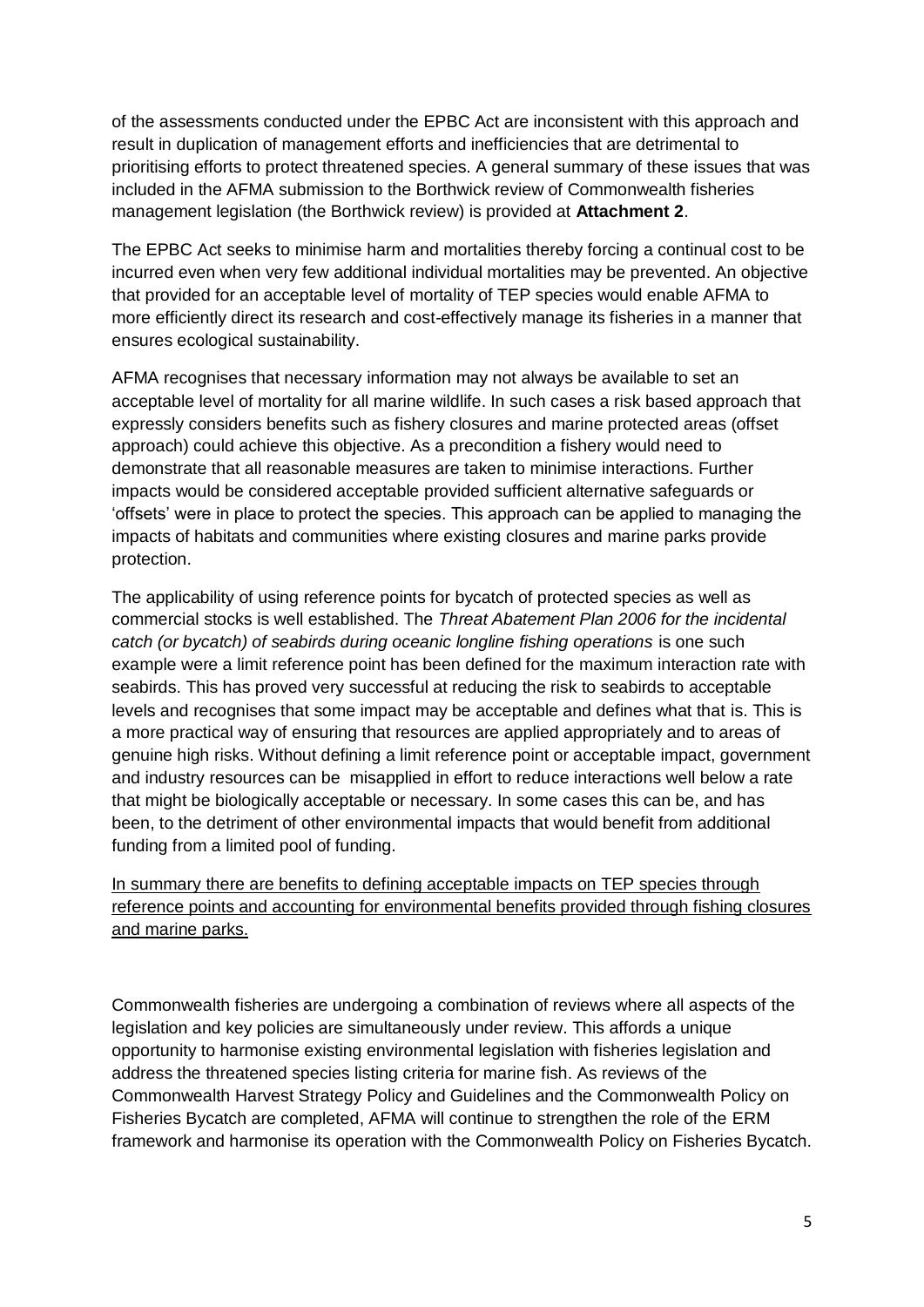# **(b) development and implementation of recovery plans**

Under the Commonwealth Fisheries Harvest Strategy Policy and Guidelines (HSP), formal rebuilding strategies are required to be developed for all domestically managed species which are below their biomass limit reference point. Stock recovery plans currently exist for Orange Roughy, Blue Warehou, Southern Bluefin Tuna, Eastern Gemfish and School Sharks. A stock recovery plan is currently being developed for two Gulper Shark species. It should be noted that a limit reference point under the HSP is not related to the future risk of extinction of the species.

Formal rebuilding strategies developed through the Commonwealth harvest strategy and international collaboration (where applicable for international stocks) are the most effective approaches for recovering commercially exploited species. Stock rebuilding strategies are proving effective for species such as Orange Roughy and Southern Bluefin Tuna (SBT).

SBT is a migratory species that is fished by different countries across its range. Due to heavy historical fishing effort the spawning stock was reduced to well below the limit reference point. International collaboration on management arrangements was formalised in the mid -1990s with the establishment of the Commission for the Conservation of Southern Bluefin Tuna (CCSBT) and the introduction of a global Total Allowable Catch (TAC) limit. Following scientific advice in 2009 that the spawning stock was estimated to be depleted by 95% the TAC was cut by 20% and a stock rebuilding strategy was developed. The rebuilding strategy was agreed by all member nations of the Commission and came into effect in 2011. The rebuilding strategy is now used to establish annual global catch limits that will ensure the spawning stock rebuilds to above the limit reference point. Initial data on the stock is positive with higher than average numbers of juvenile fish detected over the past 5 years and the agreed rebuilding strategy will ensure the catch is limited to a level that allows the stock to reach the rebuilding target.

In summary it would be beneficial to maintain recovery of commercially fished stocks within the Commonwealth Harvest Strategy Policy Framework.

### **(c) management of critical habitat across all land tenures**

The ERM framework considers impacts on marine habitat through qualitative assessment in the ERA process. AFMA is continuing to investigate options for managing the impacts on marine habitat including through fisheries closures and working with SEWPAC on the implementation of the Commonwealth Network of Marine Reserves.

# **(d) regulatory and funding arrangements at all levels of government**

There is considerable overlap in between fisheries management and assessment functions conducted by SEWPAC and AFMA. This creates inefficiency that is exacerbated by the current need to conduct several EPBC Act approval processes for each individual fishery. The result is a long and costly process for both governments and fishery stakeholders.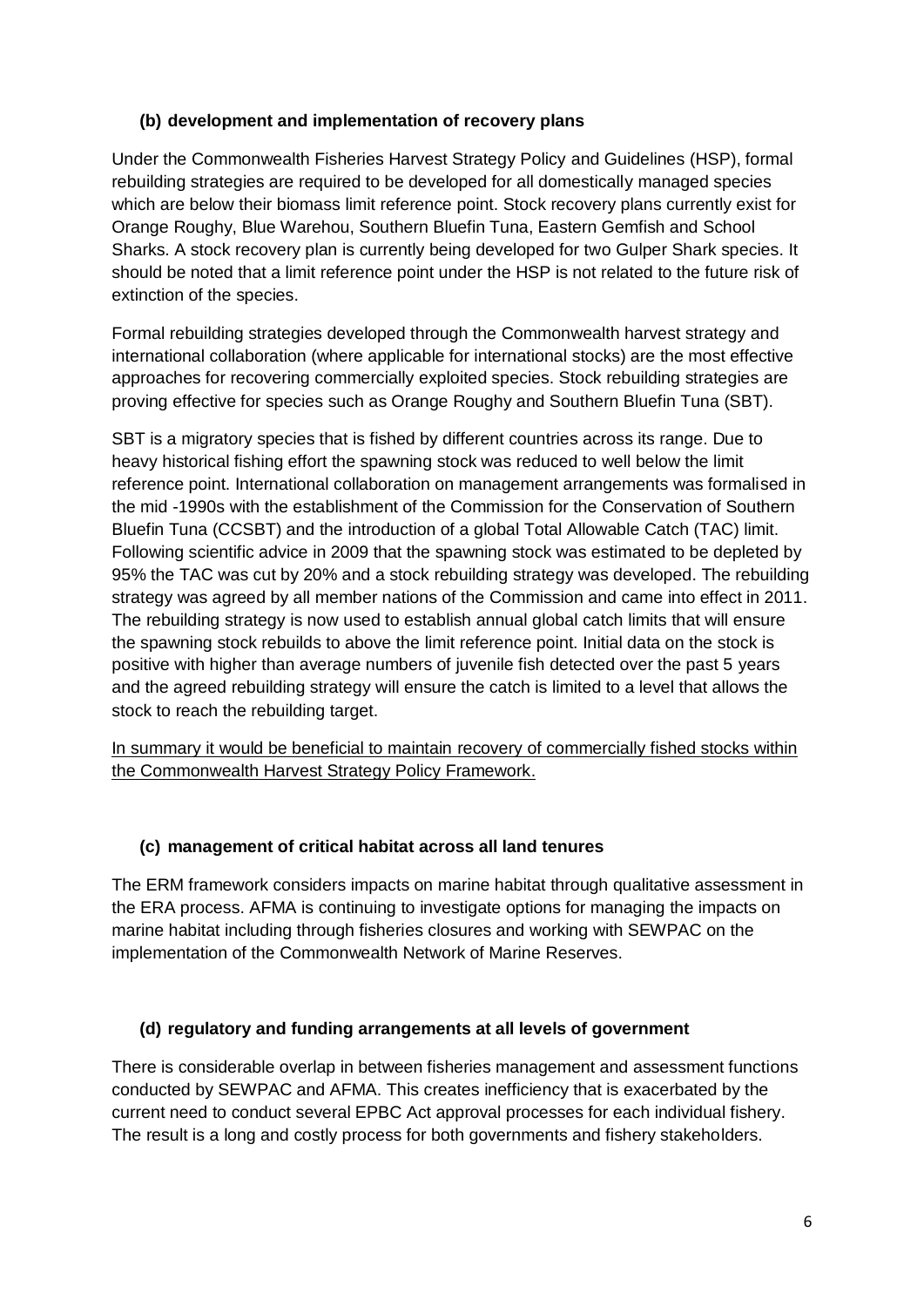The EPBC Act considers the effect of fisheries on the marine environment, protected species and communities and the ability of fisheries management to minimise the risk of unacceptable impacts. These requirements are outlined in Part 10, Part 13 and Part 13A of the EPBC Act. Currently assessments against these parts are required for each fishery. The potential for duplication and/or inconsistency in decision making is obvious and evidenced by Part 13 approvals having almost no conditions while various conditions are placed on Part 13A approvals. The inefficiency of the current multilayered approval processes against the EPBC Act needs to be addressed by replacing it with a single environmental approval process for each fishery.

Moving to a one step, five-yearly accreditation of AFMA and State/Territory management systems under the EPBC Act would remove the current inefficiency, inconsistency and uncertainty for Australia's fisheries and reduce cost and red tape for both government and stakeholders. The development and implementation of national marine environmental standards and national fisheries assessment criteria will ensure adequate environmental protection is being provided under the EPBC Act and fisheries legislation. These policies should specify the practical environmental outcomes sought under the EPBC Act and set common timeframes for achievement of actions/outcomes and reporting in all jurisdictions. This approach would allow SEWPAC to shift its focus away from day-to-day fisheries management wherein different and often unique conditions are placed on individual fisheries. It should be noted that it is the activity that is subject to the EPBC Act and not the government regulator (e.g. AFMA). However, EPBC Act conditions are often written so as to place conditions on the regulator rather than on the activity which is a legally unsound approach.

There has been apparent inconsistency in the assessment of Australian sea lions under the EPBC Act across State and Commonwealth jurisdiction where the same fishing method is employed. A case study outlining the different management approaches taken through application of the EPBC Act to minimise gillnet fishing impacts in different jurisdictions is provided at **Attachment 3**.

Given that national environmental standards and conditions would take some time to develop and implement, in the shorter term, consideration could be given to the establishment of a joint Science Advisory Group to provide advice to both AFMA and SEWPAC on the ecological risks from fishing including bycatch of threatened, endangered and protected species. A joint approach would provide a forum for coordinated expert consideration and ensures multi-disciplinary resolution of complex natural resource management issues. Draft Terms of Reference for such a group were proposed in the submission to the Borthwick review and are provided at **Attachment 4**.

In summary consideration could be given to developing and implementing practical national marine environmental standards and policies and accrediting fisheries management systems against them.

### **(e) timeliness and risk management within the listing processes**

The AFMA ERM framework provides a comprehensive risk assessment process that has qualitatively and quantitatively assessed the risks from impacts of fishing for over 2,000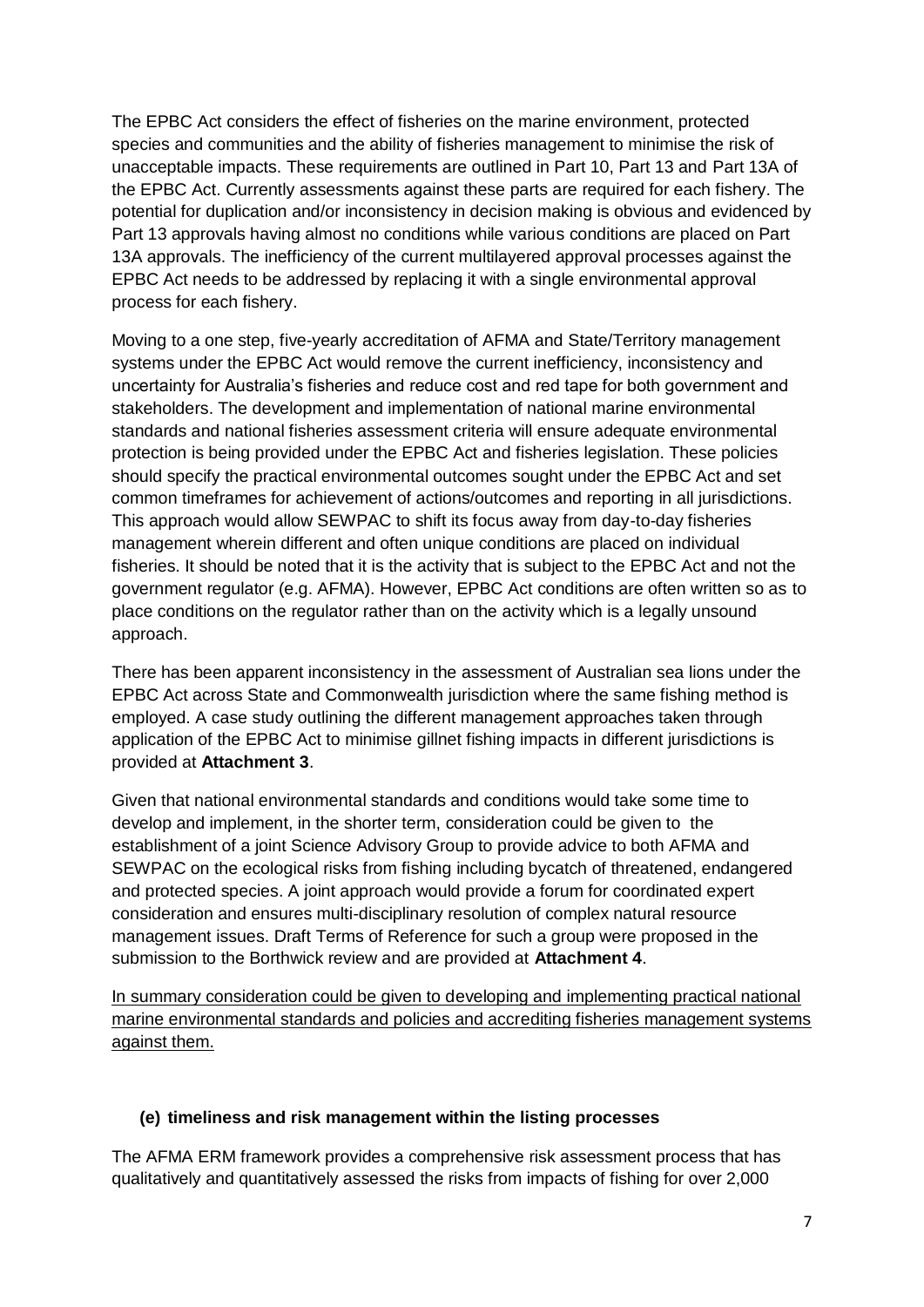species as well as habitats and communities. The ERAs identify species at potential high risk and prompt an ERM response to address the threats and ensure the impacts are within acceptable limits. Where a threat is identified, Commonwealth fisheries legislation allows for rapid intervention to halt fishing effort through measures such as a fishing closure or to reduce catches through a reduction in the catch limit. The fisheries ERM framework allows for a high degree of control over the management of risks and threats that delivers results with immediate effect and considerably faster than is possible in the terrestrial environment or through the EPBC Act listing process.

There are some significant challenges with the existing threatened species listing process under the EPBC Act that do not effectively account for the biological characteristics of marine species. This has the potentially detrimental effect of identifying false positives and directing resources away from where they are most required. The key examples of this include challenges with the listing of migratory species such as Mako Sharks and not recognising the biological characteristics of marine fish.

A recent development with the proposed listing under the Convention on the Conservation of Migratory Species of Wild Animals (Bonn Convention) of a number of commercially harvested marine species (Long-finned and Short-finned Mako Sharks, Porbeagles and Spiny Dogfish) has highlighted a difficulty for the EPBC Act. Under s209(3) the list of migratory species must include all migratory species that are (i) native species and (ii) from time to time included in the appendices to the Bonn Convention. There are two possibilities for listing species on the Bonn Convention, either

- Appendix I , which means strict protection; or
- Appendix II, which means international cooperation would benefit the species.

When this Section was introduced it was intended to automatically pick up migratory species as they were listed and provide the appropriate level of protection for these species. However, the scope of listing under Appendix II of the Bonn Convention is such that a large number of commercially harvested marine species would qualify. All Commonwealth fisheries have Part 13 accreditations under the EPBC Act allowing for interactions with migratory species. However, this accreditation does not allow for transport or sale of these species. Australia is thus imposing a higher level of protection for these species than is required under the Bonn Convention and disadvantaging Australian fishers.

This issue was identified in *the Independent Review of the Environment Protection and Biodiversity Conservation ACT 1999* and Minister Burke has announced, in his response to the review, that the EPBC Act will be amended to address this anomaly.

There are several procedural issues which need to be addressed when considering the listing of marine finfish species. Firstly, the criteria for classifying a species as endangered under the EPBC Act are subjective. The provisions of the EPBC Act reflect the historic focus on threats to high order terrestrial species such as mammals, and are less appropriate for marine fish due to clear biological and reproductive differences. Further detail is provided in **Attachment 2**.

This issue is acknowledged in the EPBC Act itself under s180, which provides for the making of regulations that specify criteria for native species of marine fish. However, such regulations have not yet been drafted, leaving the Threatened Species Scientific Committee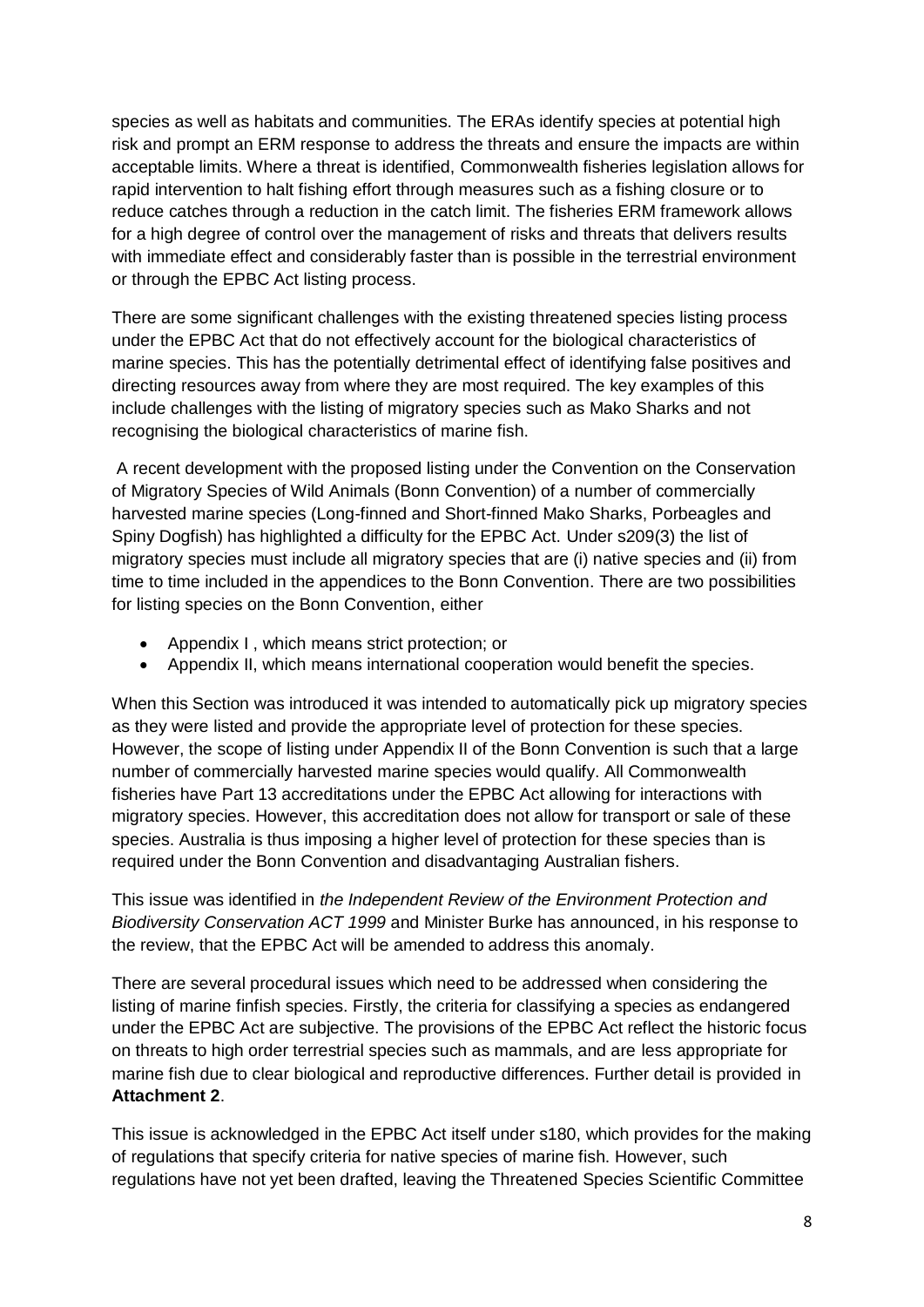to determine whether a nominated species has "... undergone, is suspected to have undergone or is likely to undergo in the immediate future, a severe reduction in numbers". Such criteria do not necessarily facilitate objective assessment on a scientifically rigorous and biologically relevant basis. While the EPBC Act clearly provides for the development of specific assessment criteria to direct the nomination and assessment process for the listing of marine fish this has not occurred in the 13 years since the legislation was enacted.

In summary there is a need for biologically appropriate criteria to be developed and implemented to ensure, effective and efficient application of the listing process to marine fish.

# **(f) the historical record of state and territory governments on these matters**

# AFMA has no specific comment on this matter.

# **(g) any other related matter**

There are no other matters on which AFMA wishes to comment.

# **CONCLUSION**

The AFMA ERM framework provides a comprehensive and precautionary management approach that assesses the risks to all aspects of the marine environment including threatened species and ecological communities and ensures management responses are implemented. The ERM framework and the management response are highly adaptive and are continuously revised as updated information becomes available.

The EPBC Act provides strong and necessary protection to threatened species through the threatened species listing process and assesses ecological communities through the strategic assessment process. However, there are some areas of inefficiency and duplication in environmental regulation that risk diverting attention and resources from high risk areas that need reconsideration.

In conclusion whilst AFMA has developed in place an effective framework for managing the impacts of Commonwealth fisheries on threatened species and ecological communities, there is need to harmonise this with the existing environmental regulations and strengthen nationally cohesive management for fisheries. Options to achieve these objectives include:

- Defining acceptable impacts on TEP species through reference points and account for environmental benefits provided through fishing closures and marine parks.
- Maintain recovery of commercially fished stocks within the Commonwealth Harvest Strategy Policy and Guidelines.
- Develop and implement practical national marine environmental standards and policies and accredit fisheries management systems against them.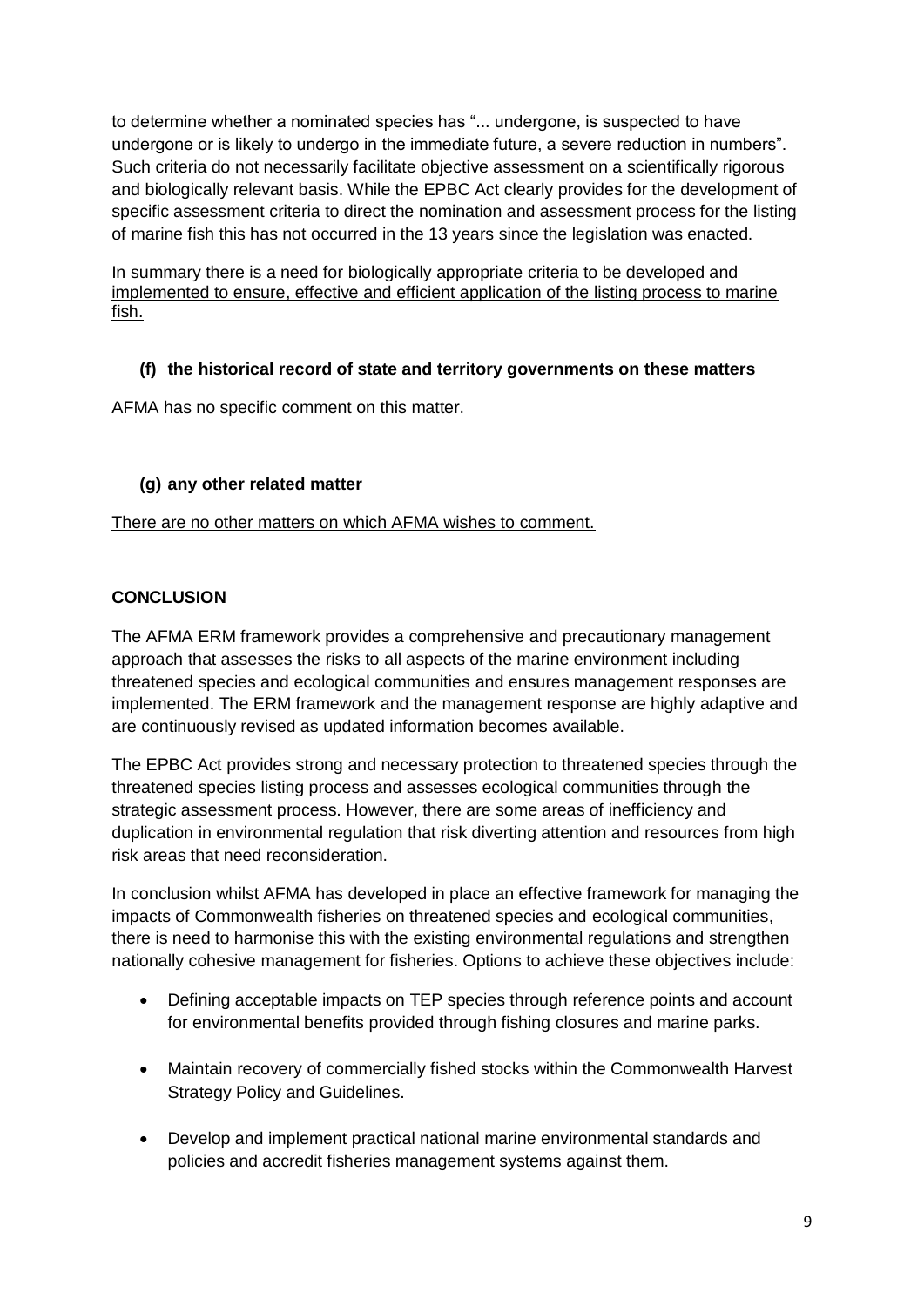- Amend the EPBC Act as proposed to avoid unintended and unnecessary protection of marine migratory species.
- Develop and implement criteria to ensure biologically appropriate, effective and efficient application of the listing process to marine fish.
- Capitalise on the opportunities presented through current fisheries reviews of legislation and policy to improve the efficiency and effectiveness of protection for threatened species and ecological communities.

# **ATTACHMENTS**

- 1. AFMA's Ecological Risk Management Framework
- 2. Integration of the various sections of the EPBC Act
- 3. Different approaches to managing the risks of gillnet fishing to Australian Sea Lions under the EPBC Act
- 4. Proposed Terms of Reference for Scientific Advisory Group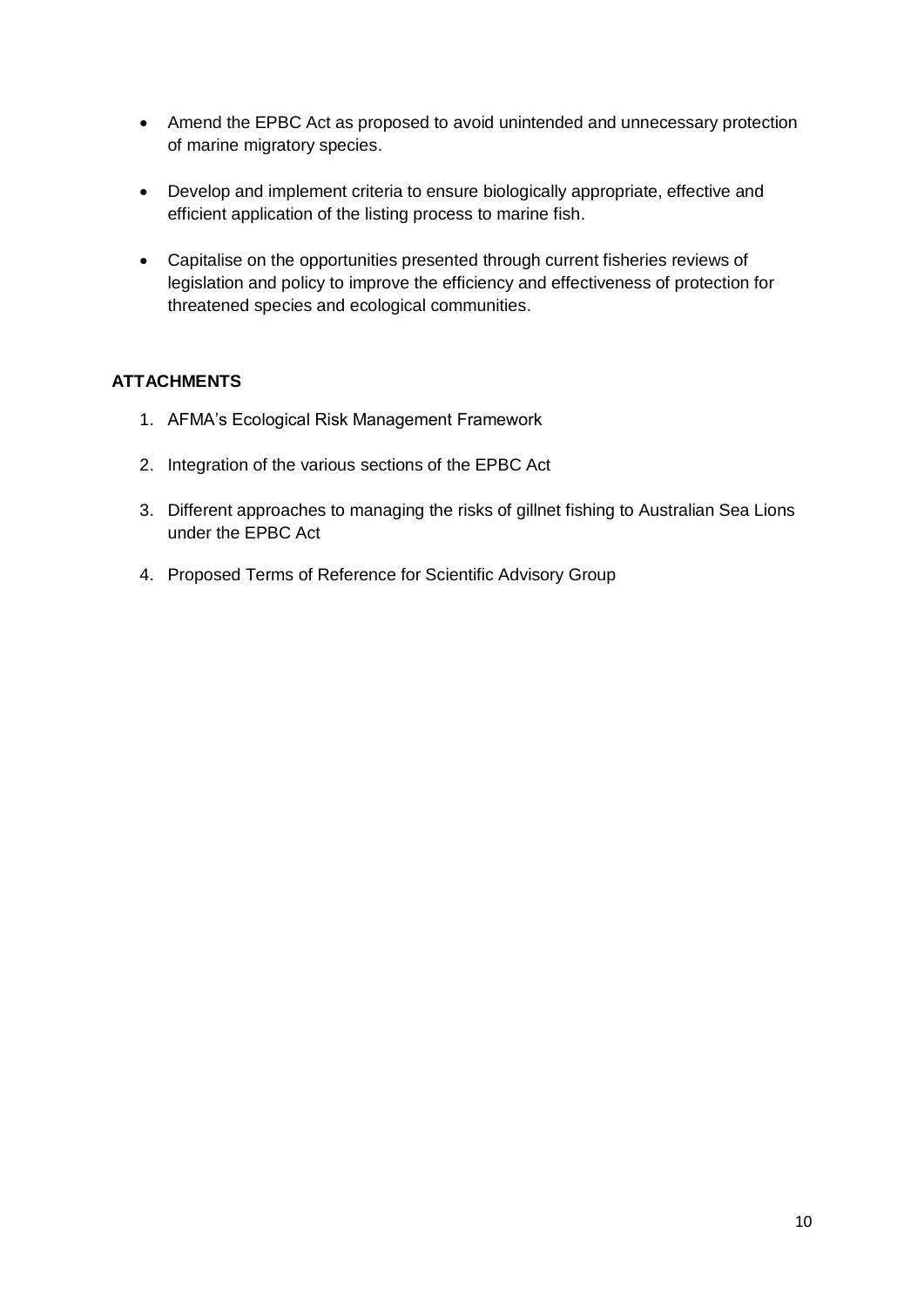# Ecological Risk Management

A key initiative driving the implementation of the ecological component of Ecologically Sustainable Development (ESD) in Commonwealth managed fisheries is the implementation of an Ecological Risk Management (ERM) framework. The framework details a process for assessing and progressively addressing the impacts that fisheries' activities have on five aspects of the marine ecosystem: target species, byproduct and discard species, protected (TEP) species, habitats and communities.

Key to AFMA's implementation of ESD has been to develop and implement an ecological risk management (ERM) framework (refer to **Figure 1**). The framework details a robust and transparent process to assess, analyse and respond to the ecological risks posed by Commonwealth managed fisheries.

#### **Figure 1**: Ecological Risk Management framework



The ERM framework progresses through a number of steps and involves a hierarchy of risk assessment methodologies progressing from a comprehensive but largely qualitative analysis at Level 1 to a quantitative analysis at Level 3 (refer to Figure 2). This approach is a means of screening out low risk activities and focusing more intensive and quantitative analyses on those activities assessed as having a greater environmental impact on AFMA managed fisheries.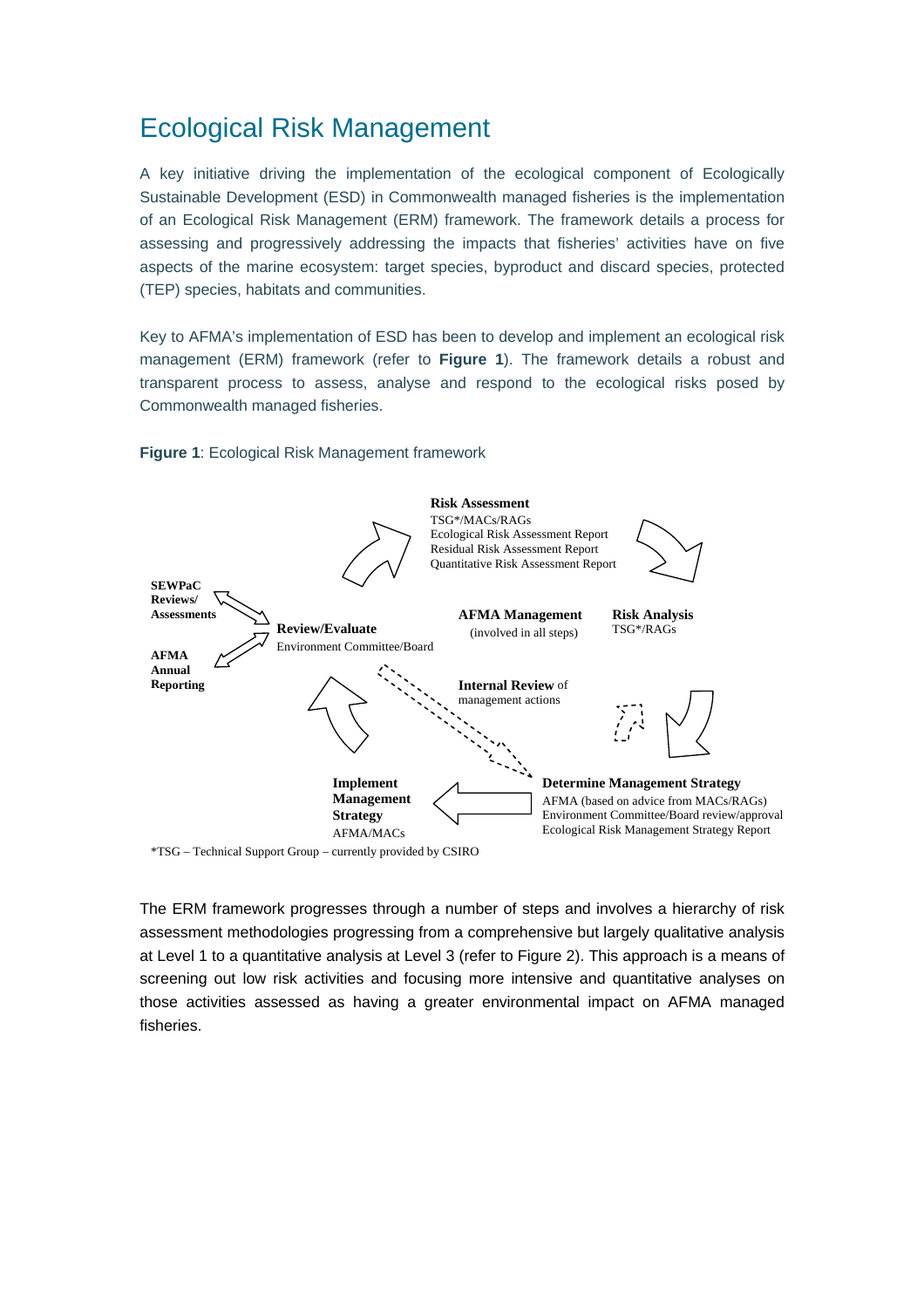

# Risk Assessment Hierarchy

# The Fishery Risk Assessment Methodology

The initial assessment stage involves the development of a qualitative ecological risk assessment (ERA) for each individual fishery. ERAs assess the impact, direct and indirect, that a fishery's activities may have on the marine ecosystem. These assessments provide the foundation for further risk assessment and analysis. ERAs have now been completed for all major Commonwealth managed fisheries. The process that has been applied is detailed below.

# *Scoping*

At the **scoping** stage, a profile is developed for each of the fisheries being assessed. This includes gathering the information needed to complete more detailed level one and two assessments. Analysis focuses on the characteristics of the individual fishery, which may be divided into sub-fisheries based on fishing method and/or spatial coverage if this is more appropriate for assessment. At this stage, the general fishery characteristics are documented, and a list of all "units of analysis" (all species, habitat types and communities present in the fishery) is generated. Hazards and objectives for the fishery are also identified (for more detail refer to Hobday *et al*., 2007).

# *Level 1 – Scale, Intensity, Consequence Analysis (SICA)*

Level 1 is a qualitative assessment of scale, intensity, consequence analysis that identifies which hazards (activities) lead to a significant impact on any species, habitat or community. This involves an assessment of the risk posed by each identified fishing activity on each of the ecosystem components. At this level, analysis is conducted on whole ecosystem components (target; bycatch and byproduct; TEP species; habitats and communities), not at the individual species level. Level 1 is used as a rapid screening tool, with a "worst case" approach used to ensure only genuine low risk elements (either activities or ecosystem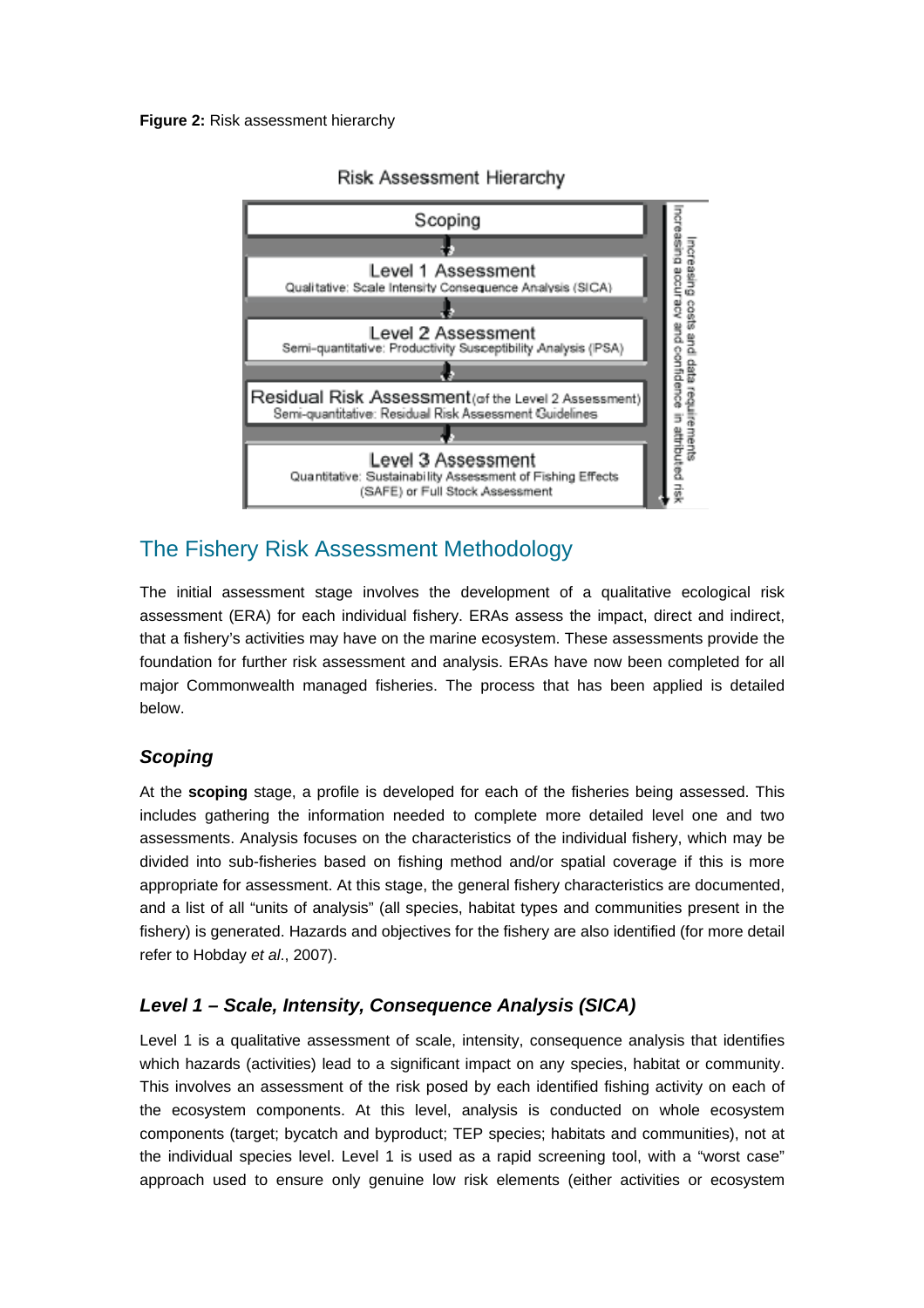components) are screened out. This analysis uses the most vulnerable sub-component and the most vulnerable unit of analysis within each component (e.g. the most vulnerable species, habitat type or community). Further to this, where judgements about risk are uncertain, the highest level of risk regarded as plausible is used (for more detail refer to Hobday *et al*., 2007).

# *Level 2 – Productivity Susceptibility Analysis (PSA)*

Level 2 PSA is a semi-quantitative analysis of the risk posed by fishing to all individual species, habitats and communities identified in the scoping stage. Level 2 PSA allows all units (species, habitats or communities) within any of the ecological components to be effectively and comprehensively screened for risk. Level 2 PSA assesses the direct impact of fishing and is based on the assumption that risk to an individual unit is based on two characteristics of the unit:

- **Susceptibility:** where the extent of the impact on an ecological unit is determined by the susceptibility of the unit to the fishing activities; and
- **Productivity:** which determines the rate at which the unit can recover after potential depletion or damage by fishing activities.

For the Level 2 assessment, each unit within the ecological component is assessed for the risk it faces from the fishery. The Level 2 PSA approach examines a number of attributes of each unit that contribute to or reflect its *susceptibility* or *productivity*. A score on a three point scale (low, medium, high) is determined for each unit for both productivity and susceptibility which combined provides a relative measure of risk for each unit. The Level 2 PSA risk scoring system is precautionary in that, where there is no information known on a specific productivity or susceptibility attribute for a unit, it is given a default score of 'high risk'.

# *Level 2 PSA Residual Risk Assessment*

In 2007 AFMA, with input from CSIRO and stakeholders, developed a set of guidelines to assess the residual risk for species identified as having a high potential risk based on the Level 2 analysis. The guidelines have been designed to ensure that a consistent, transparent and repeatable process is adopted across all fisheries. A summary of the guidelines is given in **Table 1**. Within each category there are clear decision rules that can be applied to a species (if relevant) to calculate Level 2 PSA residual risk. Each of the guidelines was applied on a species-by-species basis to determine the Level 2 PSA residual risk within the fishery.

When determining the Level 2 PSA residual risk, all considerations included in the calculation process must be recorded, along with the guidelines applied with a detailed justification clearly stated. This ensures that a transparent process is maintained. In review of the ERA results, the guidelines have been applied to all high risk species by managers in consultation with MAC members and experts. Broadly the application processes involved the following steps:

 Sorting the ERA result by high risk, then grouping the high risk species by role within the fishery, then by taxonomic group;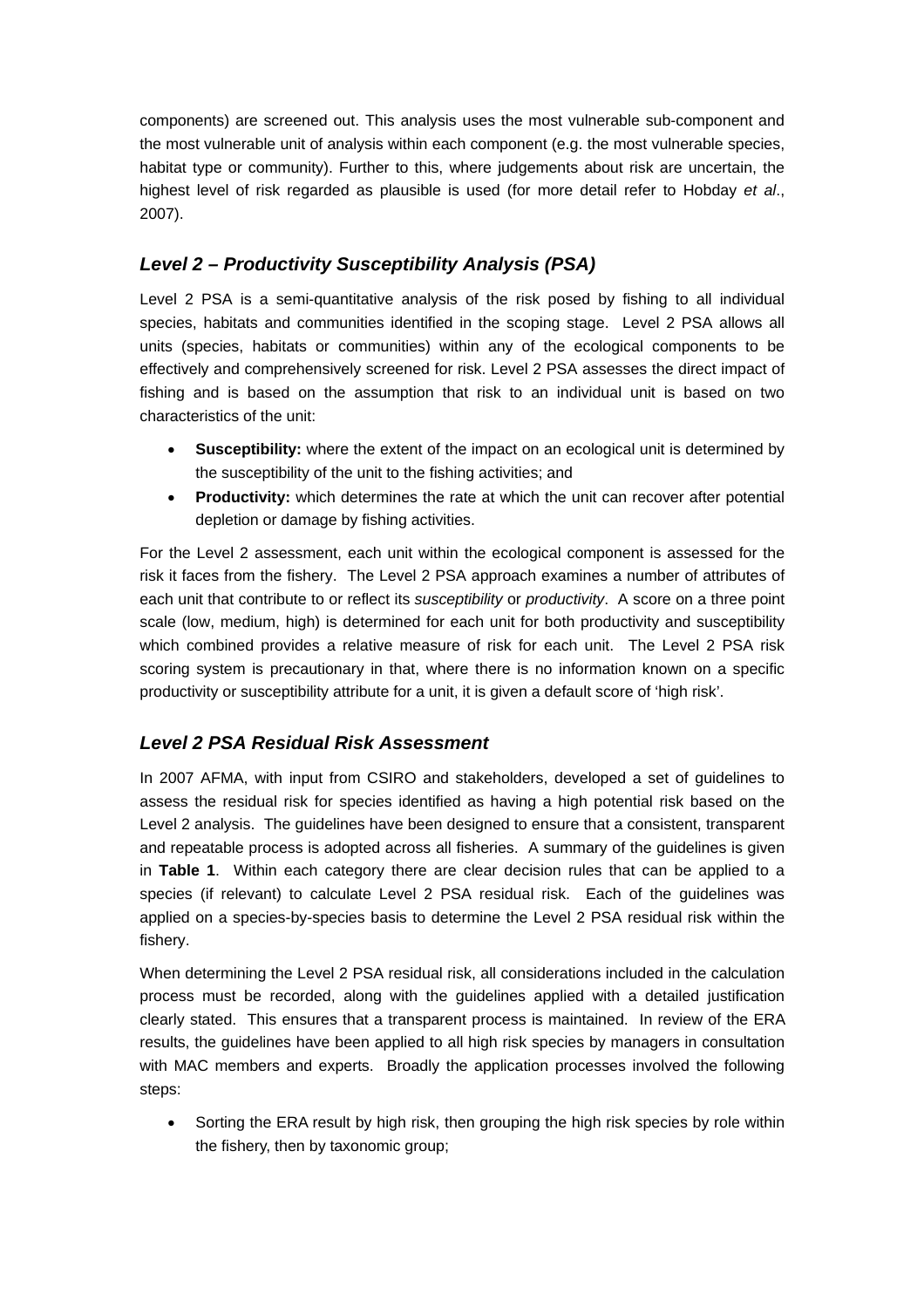- Creating a list of all management arrangements not included in the Level 2 PSA results for reference when applying the guidelines;
- Considering each management arrangement to relevant high risk species;
- Collating spatial information from experts, observer and logbook data for all high risk species for reference when applying the guidelines;
- Deciding if and what guideline applies to each of the high risk species by conducting a species-by-species application;
- Making changes to the necessary attributes, productivity and susceptibility scores to calculate the Level 2 PSA residual risk score;
- Recording all workings, guidelines used, how they have been applied and a justification for the Level 2 PSA residual risk score;
- Providing preliminary Level 2 PSA residual risk results to MACs for feedback; and
- Finalising the Level 2 PSA residual risk results for release.

### *Constraints of Level 2 PSA Results*

The methodology used in the Level 2 PSA assessment results in risk scores of high, medium or low to reflect potential rather than actual risk. Quantifying the actual risk for any species requires a Level 3 assessment. Due to the semi-quantitative nature of the Level 2 PSA risk assessment, analysis does not take into account all management measures currently in place in fisheries, which may result in an over-estimate of the actual risk for some species. The management arrangements that are not accounted for in the Level 2 assessment include:

- Limits to fishing effort;
- Catch limits (such as Total Allowable Catches TACs); and
- Other controls such as seasonal closures.

Management arrangements that *are* accounted for in the assessment include:

- Spatial management that limits the range of the fishery (affecting availability);
- Gear limits that affect the size of animals that are captured (selectivity); and
- Handling practices that may affect the survival of species after capture (post capture mortality).

As a result, the Level 2 PSA is intentionally designed to generate more **false positives** for high risk (species assessed have a high risk when they are actually low risk) than **false negatives** (species assessed to be low vulnerability when they are actually high vulnerability). This is due to the Level 2 PSA methodology adopting a **precautionary** approach to uncertainty. An example of this is when a species is missing information on its productivity and susceptibility attributes the risk score defaults to a higher risk.

In addition, TEP species are included within the assessment on the basis that they occur in the area of the fishery, whether or not there has been a recorded interaction with the fishery. For this reason there may be a higher proportion of false positives for high risk TEP species, unless there is a robust observer program that can verify that species do not interact with the fishing gear.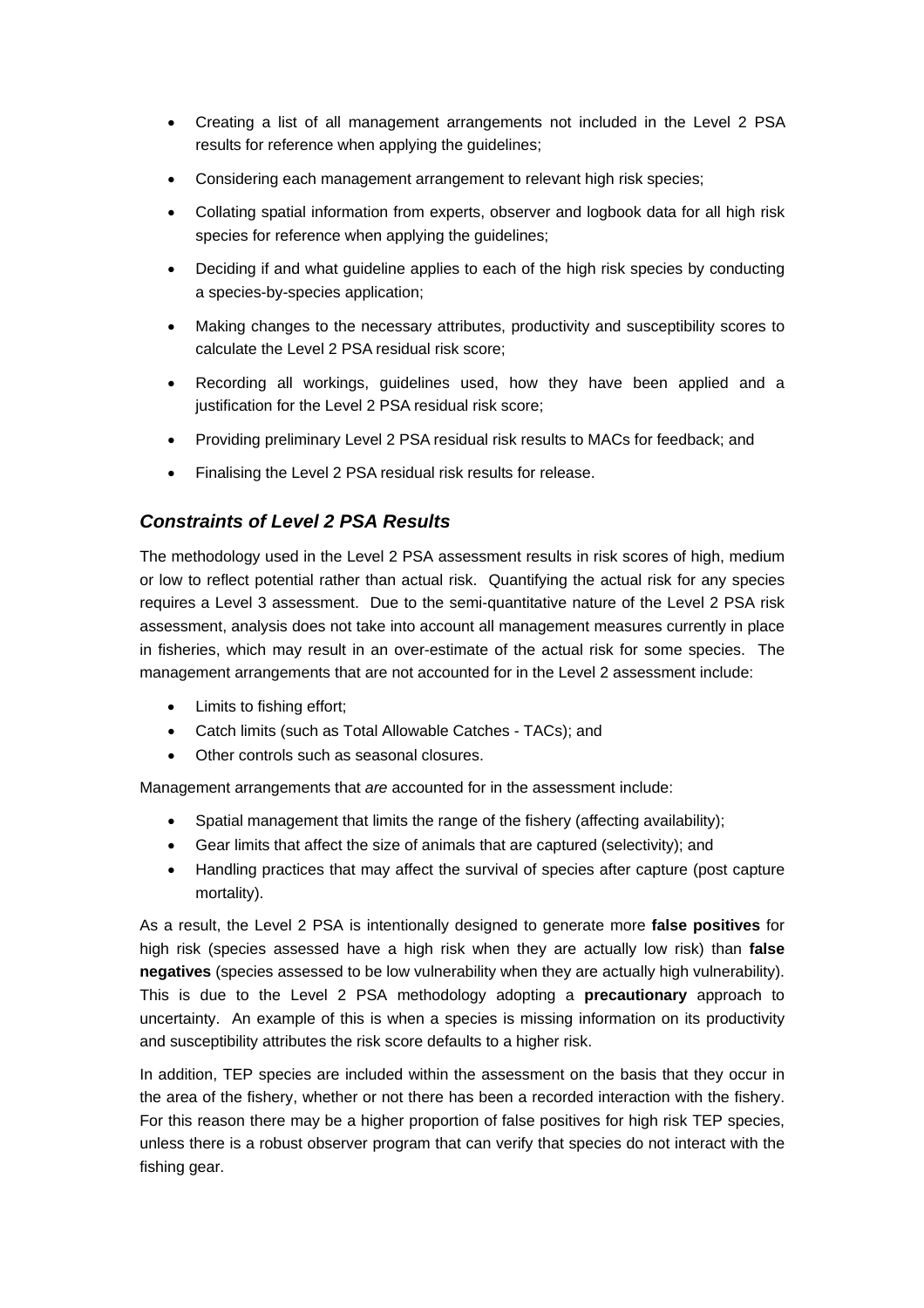When AFMA reviewed the methodology using example fisheries, some additional concerns arose. Since the original Level 2 PSA results were produced there is now an improved understanding of: new or updated catch data available from log books and catch records; advances in scientific knowledge that may have become available; and more resolution on the spatial distribution of species etc. Each of these issues is discussed below.

#### **Improved data**

The ERA process adopts a precautionary approach if there is uncertainty about an attribute the higher risk score is used. At the Level 2 PSA when a species is missing either a productivity or susceptibility attribute the score defaults to a high risk category. Furthermore, species attributes that were originally calculated for the fishery may be out-of-date because additional or more precise information has become available.

#### **Additional information**

Since the time of the original ERA assessment, additional information may now be available as a result of other investigations and research etc.

#### **Spatial assumptions**

The Level 2 PSA utilises a precautionary approach when calculating susceptibility by assuming species distribution is only within the jurisdictional boundary of the fishery. While this is appropriate for species that form discrete populations or stocks, the risk score for species that extend beyond the boundary of the fishery such as pelagic and migratory species is not.

#### **Interaction and catch data**

Some species have a low to negligible level of interaction with the fishing gear. Species with very low biological productivity may however still be scored high or medium risk irrespective of their low susceptibility. Considering that the likelihood of interaction is already low there is little additional management that a fishery can introduce to mitigate the risk. Therefore the level of interaction or capture should be included as part of the Level 2 PSA residual risk process.

#### **Management arrangements**

As stated above, effort and catch limits for target and byproduct species are not taken into account in the ERA even though these arrangements may mitigate risk for some species. The Level 2 PSA residual risk process allows many of these management arrangements to be incorporated into the assessment.

Some management arrangements concerning the mitigation of bycatch have been incorporated into the initial ERA process; however, they may now be out-of-date since the initial ERA assessment. The Level 2 PSA residual risk process incorporates some of these management arrangements into the results to better represent the overall risk for a species.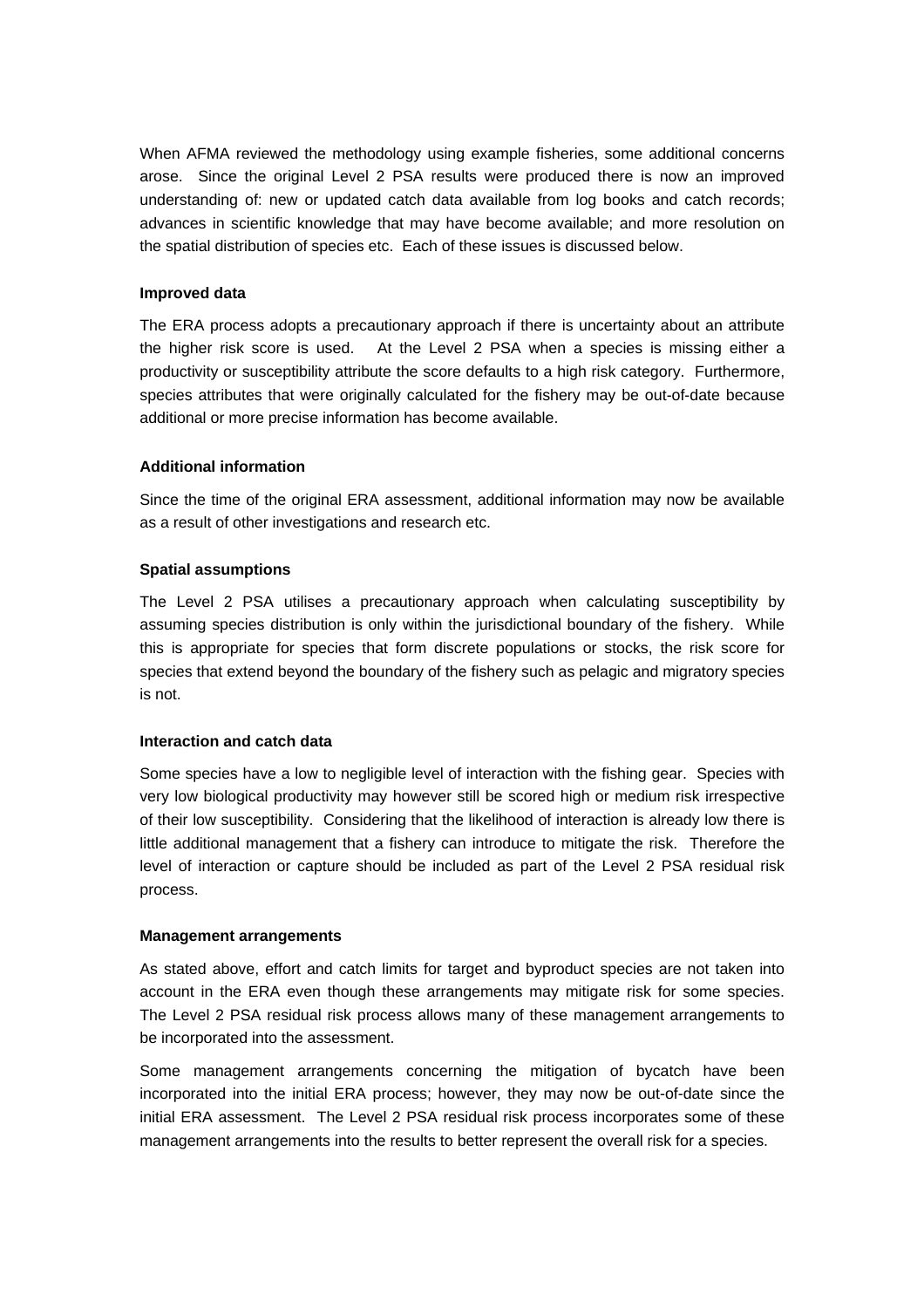There may be a beneficial overlap of management arrangements for individual species that were not a specific target of that arrangement if there is a high degree of association between the species. In some instances the initial ERA may not have considered the benefit of management arrangements between associated species.

Although seasonal, spatial and depth closures have been considered in the initial ERA, more recent management measures have not been accounted for. The Level 2 PSA residual risk process will consider some of these arrangements and will bring the assessment up-to-date.

# *Level 3 – Quantitative Risk Assessment*

At the conclusion of the Level 2 PSA assessment, a number of units may have been identified as being at high risk because of the activities of the fishery. At this stage a Level 3 analysis may be warranted. This can take various forms including a quantitative sustainability assessment for fishing effects (SAFE) developed by CSIRO to assess multiple species or a fully quantitative assessment of a specific species (similar to a standard stock assessment). Quantitative risk assessments constituting the equivalent of a Level 3 risk analysis currently exist for many species. Before proceeding to a fully quantitative Level 3 assessment, investigation of suitable existing information to further understand the risk scores for high risk units should be identified. This may help to overcome some of the constraints of the Level 2 PSA results (outlined below) prior to proceeding to more costly Level 3 analysis for the remaining high risk units.

# Fishery Risk Assessment Reports and Management Strategies

Risk assessments have now been completed to at least the Residual Risk Assessment Level 2 for all major Commonwealth fisheries, with most having undergone further quantitative risk assessments. The result of these risk assessments is a priority list identifying the key ecological areas in each fishery that require management attention. Ecological risk management strategies have now been developed to address the priority lists identified for each fishery.

Once identified, species that form the priority list for each fishery will be managed either through fishery specific arrangements or under one or more of the following policies or measures:

- Harvest Strategy Policy and Guidelines;
- Non-key Commercial Species (byproduct) Policy;
- Bycatch and Discard Program;
- Shark Policy and the Chondrichthyan Guide for Fisheries Managers; and
- Protected (TEP) species under various international plans of action, recovery plans etc.

This ERM strategy clearly identifies how each species or group of species may be managed under the policies or measures described above.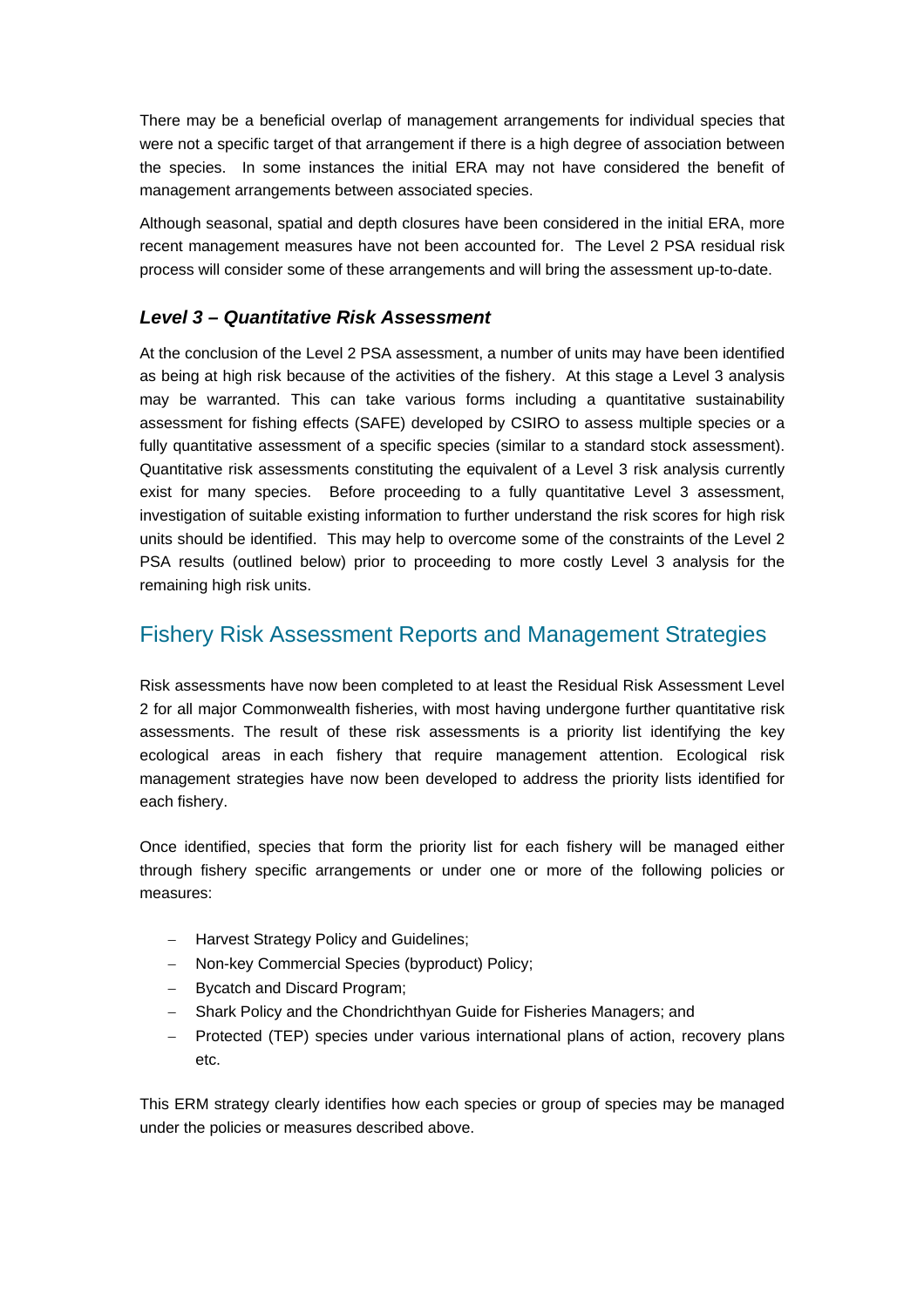ERM strategies to address those remaining species identified as at medium or low risk may be implemented at a later date. Due to limitations in the ERA methodology, for assessing the impacts of fishing operations on habitats and communities, AFMA will defer the development of an ERM strategy for these components until more refined and meaningful results become available.

### **Measuring individual mitigation strategies**

In managing the priority species identified in each fishery AFMA prepared reports with clear performance measures which address both long and short term goals and aims. Ongoing monitoring and review of the mitigation measures will occur. In the medium to longer term these results will also be used when assessing any change of status of a species eg. where a bycatch or byproduct species moves to become a target species. Mitigation actions can be taken for individual species or groups of species.

Outcomes of the ERM strategies and measures described in each fishery's various work plans and Harvest Strategies will flow into a number of processes including annual reporting to the Department of Sustainability, Environment, Water, Population and Communities (SEWPaC, formerly DEWHA).

It is expected that each fishery will be reassessed against the ERA methodology on a periodic basis in line with the review of any Wildlife Trade Operation (WTO) accreditation in place in the fishery.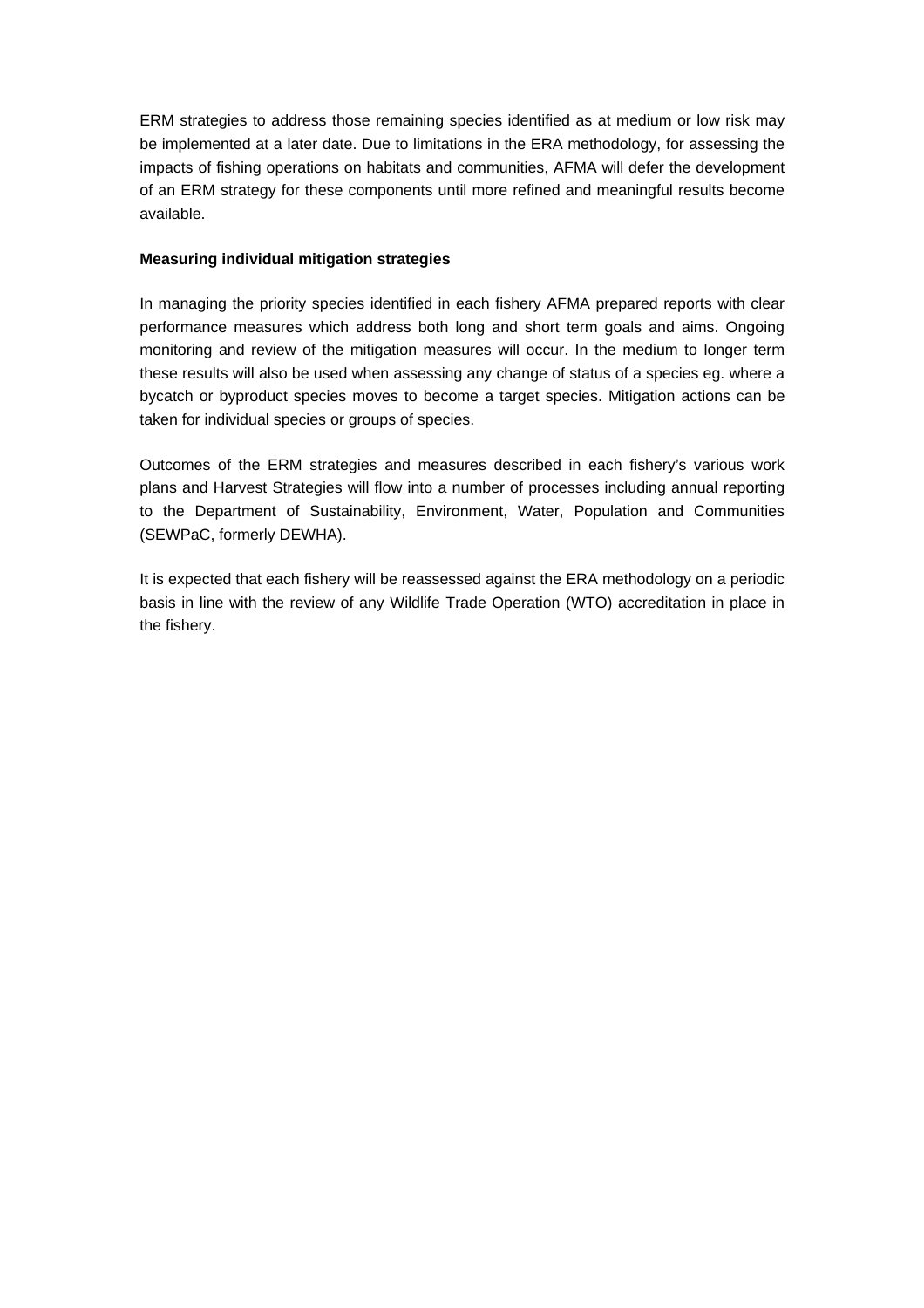# **Integration of the various sections of the EPBC Act**

Commonwealth-managed fisheries are covered by separate assessments under Part 10, Part 13 and Part 13A. All of these assessments consider the effect of fisheries on the marine environment, protected species and communities and the ability of fisheries management to minimise the risk of unacceptable impacts. Moreover, individual species within those fisheries are separately assessed through nomination as threatened species or the method of fishing as a Key Threatening Process (KTP). The potential for duplication and/or inconsistency in decision making is obvious. The subsequent listings of Southern Bluefin Tuna and Patagonian Toothfish under the EPBC Act when they are the sole or predominant species in fisheries that had previously passed strategic assessment under a different part of the EPBC Act are examples of the perceived inconsistencies of the EPBC Act processes.

AFMA welcomed the EPBC Act changes which introduced the proposed priority assessment list, in an attempt to better focus and streamline the process for considering nominations for protection of species and communities. However, AFMA is concerned that this opportunity has not been fully realised because the process still includes potential listing nominations that do not meet the criteria for being considered. Inclusion on the priority list of nominations that clearly do not meet the criteria involves unnecessary use of AFMA and Department of Sustainability, Environment, Water, Population and Communities (DSEWPaC) resources that could more usefully be employed to address real conservation and management issues. For example, the nomination of trawling in the SESSF as a KTP clearly fails to satisfy the EPBC Act criteria for listing as a KTP. The inclusion of this nomination on the proposed priority assessment list has caused AFMA, other organisations and industry to expend considerable resources in preparing submissions. AFMA has also commissioned research to further address these issues. While this research may be useful in the longer term it is being carried out at the expense of more pressing research.

Unwarranted nominations also have an effect on the operations of DSEWPaC. The DSEWPaC website lists over 450 recovery plans in preparation (106 fauna, 337 flora and 18 ecological communities). The use of resources currently dedicated to responding to unjustified nominations could help alleviate this situation.

The EPBC Act originally provided for recovery plans to be developed for all threatened species. While this may have seemed like a good idea when establishing the EPBC Act, it hasn't proved useful in practice. The 2006 amendments allowed for the Minister to determine whether a recovery plan was required. There are now hundreds of species listed under the EPBC Act - of which only a very small proportion has recovery plans in place. There simply isn't the government support in terms of funding to give effect to what the EPBC Act was originally designed to do. Clearly the costs of doing this are prohibitive and the Act should be amended to prescribe more cost effective solutions for dealing with threatened species. One solution is to develop formal and transparent risk-based approaches to species status and priority. AFMA has done this for its fisheries over the past five years, starting with almost 2,000 species it is now focused on less than 70. Another approach AFMA has used is to take mitigating action immediately rather than wait years for a species to have a recovery plan developed.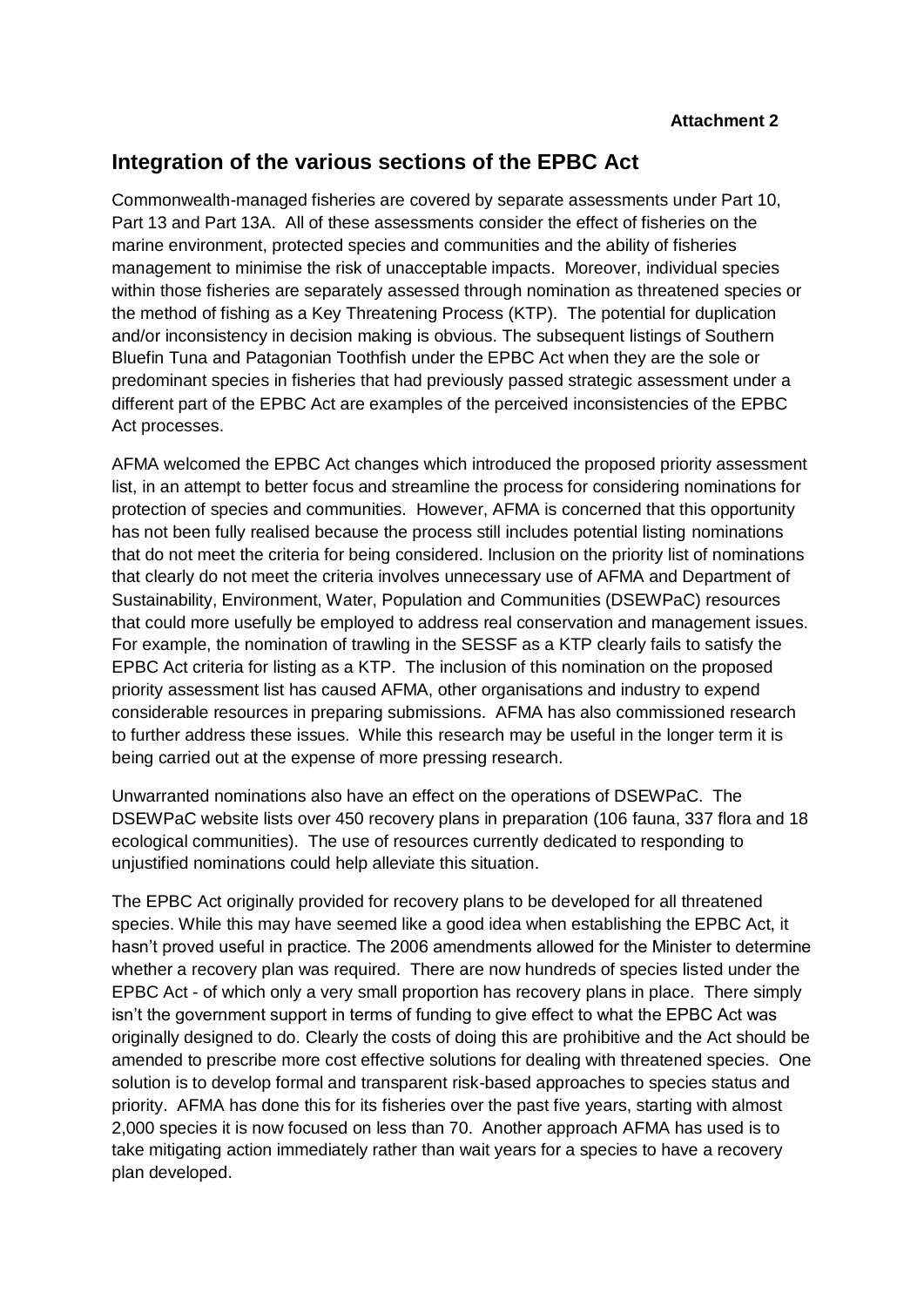There are several procedural issues which need to be addressed when considering the listing of marine finfish species. Firstly, the criteria for classifying a species as endangered under the EPBC Act are subjective. The provisions of the EPBC Act reflect the historic focus on threats to high order terrestrial species such as mammals, and are not appropriate for marine fish. This weakness is acknowledged in the EPBC Act itself under s180, which provides for the making of regulations that specify criteria for native species of marine fish. However, such regulations have not yet been drafted, leaving the Threatened Species Scientific Committee to determine whether a nominated species has "... undergone, is suspected to have undergone or is likely to undergo in the immediate future, a severe reduction in numbers". Such criteria do not provide confidence that nominations will be assessed objectively on a scientifically rigorous and biologically relevant basis.

The EPBC Act does not necessarily require amendment as the use of regulations may be the appropriate mechanism if the criteria are likely to change over time. For example, in the absence of regulations under s180 AFMA has relied on the Commonwealth Fisheries Harvest Strategy Policy (HSP) released in 2007 jointly by the Minister for Sustainability, Environment, Water, Population and Communities and the Minister for Agriculture, Fisheries and Forestry. The HSP states that if a stock biomass is at or below a biomass limit (BLIM), the default for which is 20 per cent of the unfished biomass, the risk to that stock is considered unacceptably high, and targeted fishing ceases. While a stock is above BLIM there is no expectation that the species would be added to the list of threatened species. It would be appropriate to build this policy into regulation rather than legislation to allow for modifications if the HSP is further developed.

# **Part 13 of the EPBC Act**

A recent development with the proposed listing under the Convention on the Conservation of Migratory Species of Wild Animals (Bonn Convention) of a number of commercially harvested marine species (long-finned and short-finned makos, porbeagles and spiny dogfish) has highlighted a difficulty with the EPBC Act. Under s209(3) the list of migratory species must include all migratory species that are (i) native species and (ii) from time to time included in the appendices to the Bonn Convention. There are two possibilities for listing species on the Bonn Convention, either

- Appendix I , which means strict protection; or
- Appendix II, which means international cooperation would benefit the species.

When this Section was introduced it was intended to automatically pick up migratory species as they were listed and provide the appropriate level of protection for these species.

However, the scope of listing under Appendix II of the Bonn Convention is such that a large number of commercially harvested marine species would qualify. All our fisheries have part 13 accreditations under the EPBC Act allowing for interactions with migratory species. However, this accreditation does not allow for transport or sale of these species. Australia is thus imposing a higher level of protection for these species than is required under the Bonn Convention and disadvantaging Australian fishers.

There are a number of ways of dealing with this anomaly. The most direct and preferable is to amend the EPBC Act to require only native species included in Appendix I of the Bonn Convention to be included on the list of migratory species.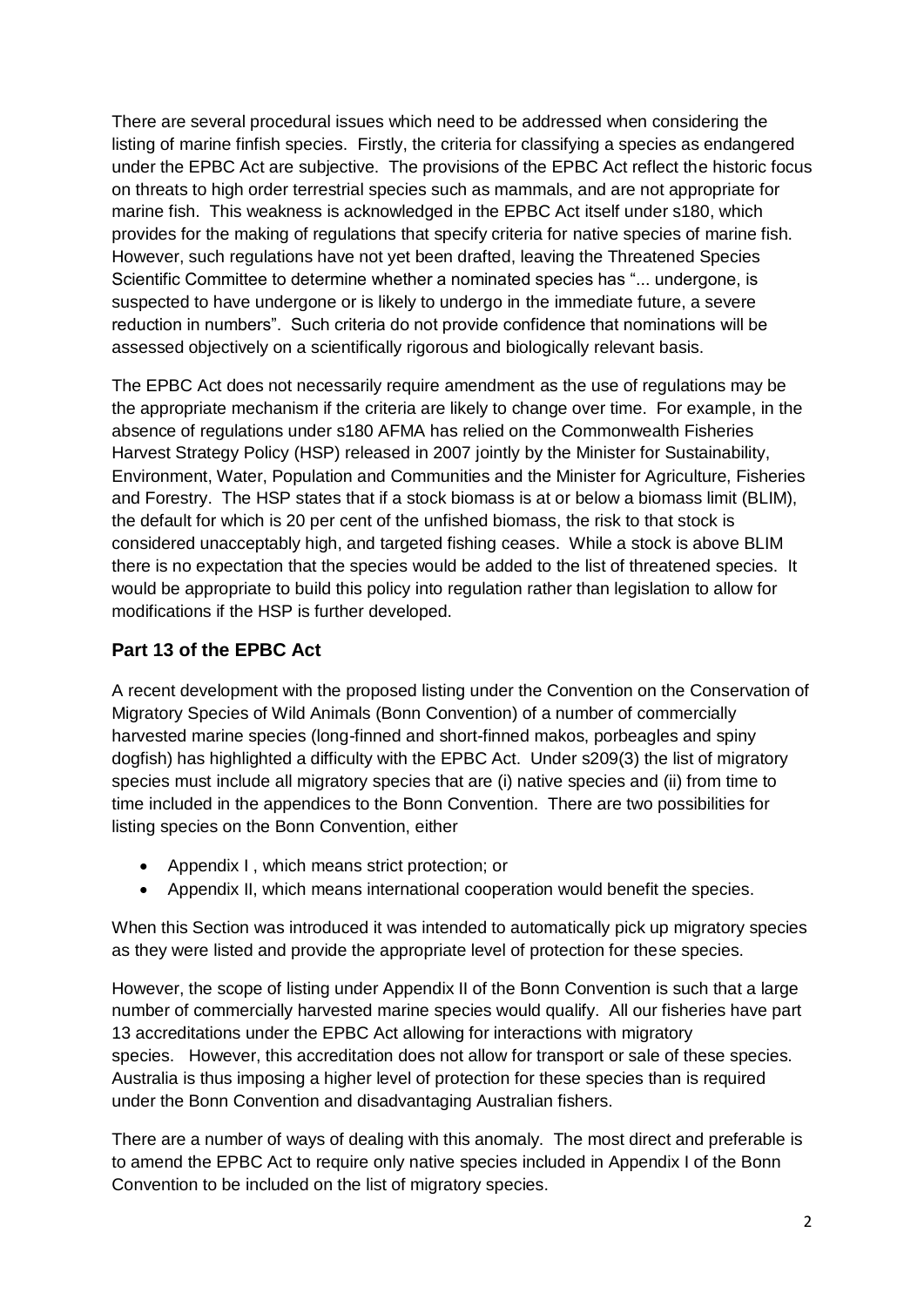For many years there has been considerable debate within the IUCN and other fora about the applicability of the current suite of IUCN criteria in the assessment of the conservation risks to commercially-harvested fish species especially bony fish. This debate has been fuelled by widespread concern among fisheries scientists about the suitability of the criteria for assessing biological risk to fishes from commercial fisheries.

While fish species have a wide variety of life-history strategies, the majority of bony fish species have what ecologists refer to as 'R-selected' strategies. These strategies are characterised by short life spans, early maturation, low parental investment in offspring (e.g. broadcast spawning of millions of relatively small gametes) and high compensation to mortality. Species with such strategies are also likely to show marked fluctuations in population size in response to changes in the environment. Such species typically show sustained recruitment down to relatively low levels of parental biomass and stock – recruitment curves with high steepness (i.e. high compensation). This means that most bony fish species are strongly resilient to relatively high levels of perturbation including fishing mortality.

The IUCN criteria were initially developed for assessing species with 'K-selected' life strategies such as large terrestrial mammals. Such species are typically long-lived, late maturing and produce relatively few offspring with high parental investment. Populations of such species show far less compensation to significant mortality and are far slower to recover from perturbation. While many sharks and rays have life-history strategies closer to those of mammals, applying the IUCN criteria to most species of bony fish would be highly questionable given their markedly different strategies.

To expand further on this point, for a wide range of commercially harvested fish species, the biomass level capable of producing maximum sustainable yield has been shown to fall in the range of 40-60 per cent of the 'unfished' level (i.e. carrying capacity). As a result, a 50 per cent depletion could be a very appropriate fisheries management target for sustainable exploitation. However, a 50 per cent depletion occurring over a 10 year period (or three generations) would mean that the population now satisfies Criterion A(1) of the IUCN Vulnerable Taxa Criteria. This IUCN classification signifies a population to be "….considered to be facing a high risk of extinction in the wild". For most species of bony fish this conclusion just does not stand scrutiny and cannot be justified.

The FAO Committee on Fisheries (COFI), has regularly identified these problems with the IUCN criteria, and has set up two Technical Consultations seeking to find alternative approaches when assessing biological risks from commercial fisheries under the Convention on International Trade in Endangered Species of Wild Fauna and Flora 1973 (CITES). The last such consultation, in Namibia 2-25 October 2001, addressed the issue of listing criteria in detail, and provided a report setting out some important principles:

- The best scientific advice available shall be used
- Current stock sizes should be compared with appropriate previous baselines
- Listing proposals shall be evaluated on a case by case basis in a transparent and neutral scientific process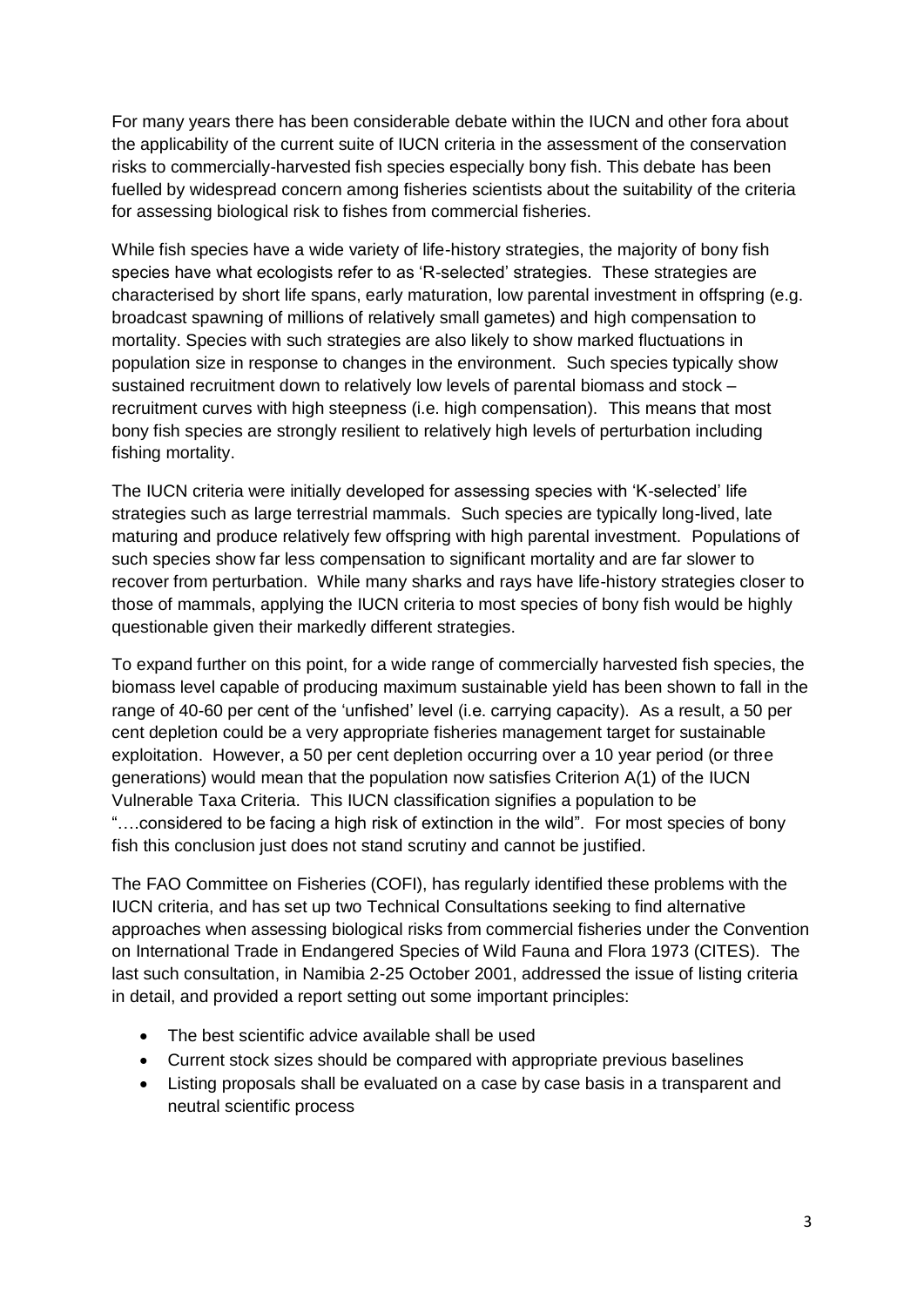A key recommendation in the report of the second Technical Consultation stated the listing criteria must be designed to take account of the natural dynamics of fish stocks, such as the rapid natural fluctuations of many fish stocks.

The drafters of the EPBC Act obviously appreciated the difficulties in applying the IUCN criteria to marine fish. The EPBC Act provides under Section 179 for the making of regulations to prescribe criteria for the critically endangered, endangered and vulnerable categories. Regulation 7.01 of the Environment Protection and Biodiversity Conservation Regulations 2000 specifies criteria for each category. Section 180 provides for the making of regulations that specify criteria for native species of marine fish. At this stage, DSEWPaC has not drafted regulations under this Section.

The American Fisheries Society has developed separate criteria for assessing extinction risks for fish species. These criteria endeavour to take resilience of different fish species into account when assessing the risk posed by different levels/rates of depletion. Previously the Australian Society for Fish Biology had developed its own criteria but it has now, surprisingly, adopted the IUCN criteria.

In support of the views above the need to re-consider extinction risk assessment in marine fisheries management, it should be noted that there is a distinct lack of precedent for the biological extinction of marine, bony fish as a direct result of commercial fishing. For target species, fish populations will reach a point where further fishing is no longer economically viable, and this point will usually be observed well before biological extinction occurs or becomes a significant likelihood. This is not the case for species taken as bycatch.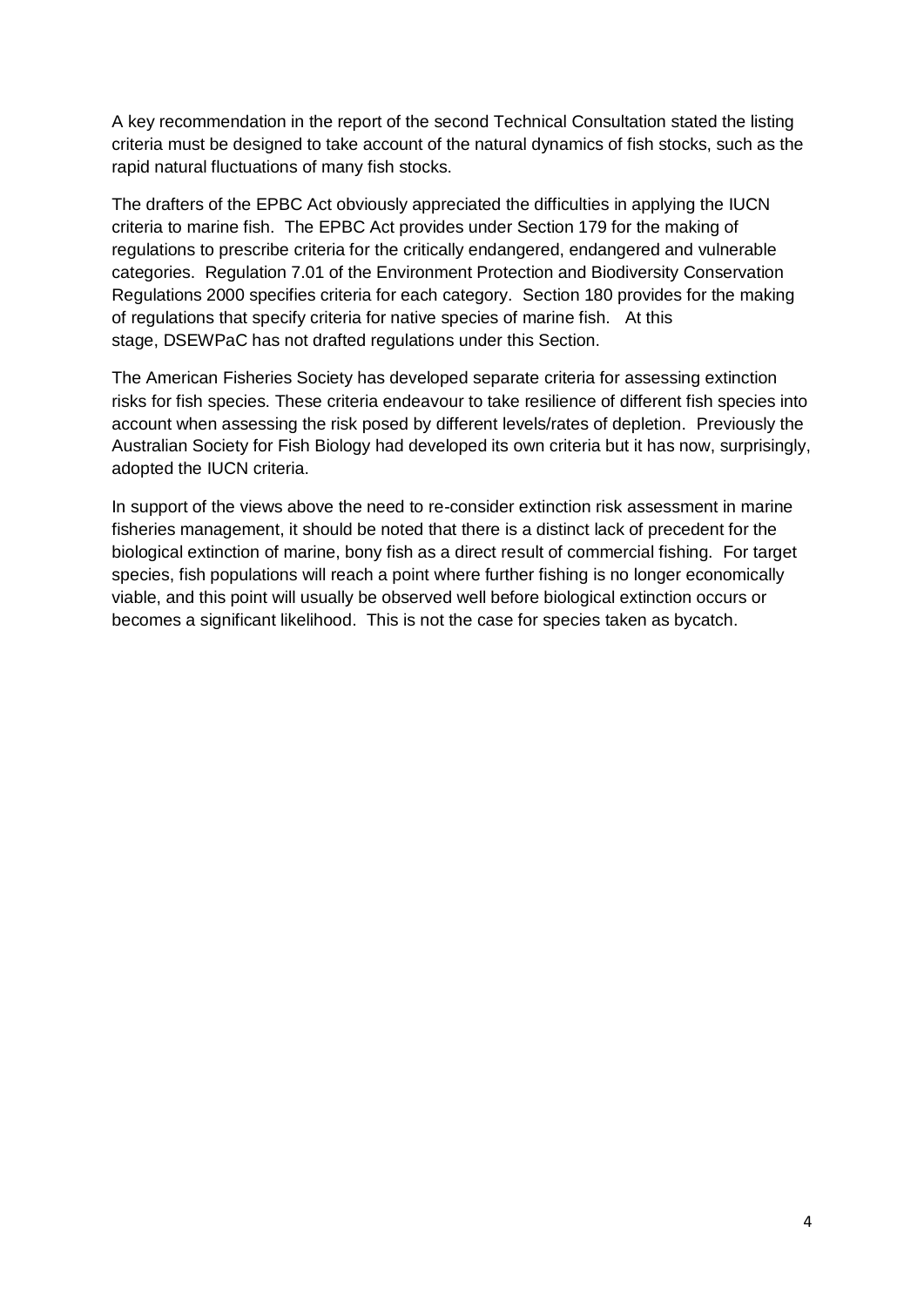# **Different Approaches to Managing the Risks of Gillnet Fishing to Australian Sea Lions under the EPBC Act**

- Australian sea lion populations were listed as threatened (vulnerable) under the Environment Protection and Biodiversity Act 1999 (EPBC Act) in 2005.
- AFMA and the governments of Western Australia and South Australia manage gillnet fisheries that pose a risk to Australian sea lions through entanglement with the gear that results in injury or death.
- In response to concerns from AFMA and scientists that gillnet fishing posed a potentially significant but unknown risk to Australian sea lions, Commonwealth gillnet fishers operating in Commonwealth waters off South Australia agreed to participate in a scientific study to collect specific data on the risk their gillnet operations may pose to Australian sea lions.
- The scientific report from the Fisheries Research and Development Corporation funded research project 2007/041 'The impact and mitigation of Australian sea lion bycatch in the Commonwealth managed shark gillnet fishery off South Australia' was publicly released in April 2010. The report estimated that the mortality of sea lions taken as bycatch in these gillnets could constitute a threat of extinction for some discrete sub-populations and identified gillnet fishing as a key threat to Australian sea lion populations.
- In 2010, AFMA and the Commonwealth-managed gillnet fishing industry took immediate steps to reduce interactions through large area closures around sea lion colonies and developed a formal sea lion management strategy to manage ongoing risks.
- Initially AFMA more than doubled the onboard monitoring of the vessels by observers and promoted research to assist in the development of long-term mitigation arrangements. Based on this additional data collection AFMA then moved to require 100 per cent observer coverage or equivalent independent monitoring using cameras.
- In addition, in 2010 AFMA formed a Australian Sea Lion Working Group consisting of marine mammal experts, state and Commonwealth agencies, environmental representatives and the Commonwealth fishing industry to provide advice on further management requirements to monitor and manage the risks to Australian sea lions and other threatened, endangered and protected species from Commonwealth gillnet fishing.
- On 21 June 2010 the then Minister for Agriculture, Fisheries and Forestry, Minister Burke, approved funding of \$300 000 to support electronic monitoring of sea lion interactions with shark gillnets. Electronic monitoring systems were installed on 12 Commonwealth-managed vessels in the seal lion management area.
- Following further advice from marine mammal experts who recommended that female sea lion bycatch mortality should be as close to zero as possible, AFMA implemented further spatial closures in May 2011. Observer requirements for the South Australian component of the fishery were raised to 100 per cent and trigger limits for further area closures in the sea lion management zones were reduced from 52 to 15 over the seven management zones in January 2012.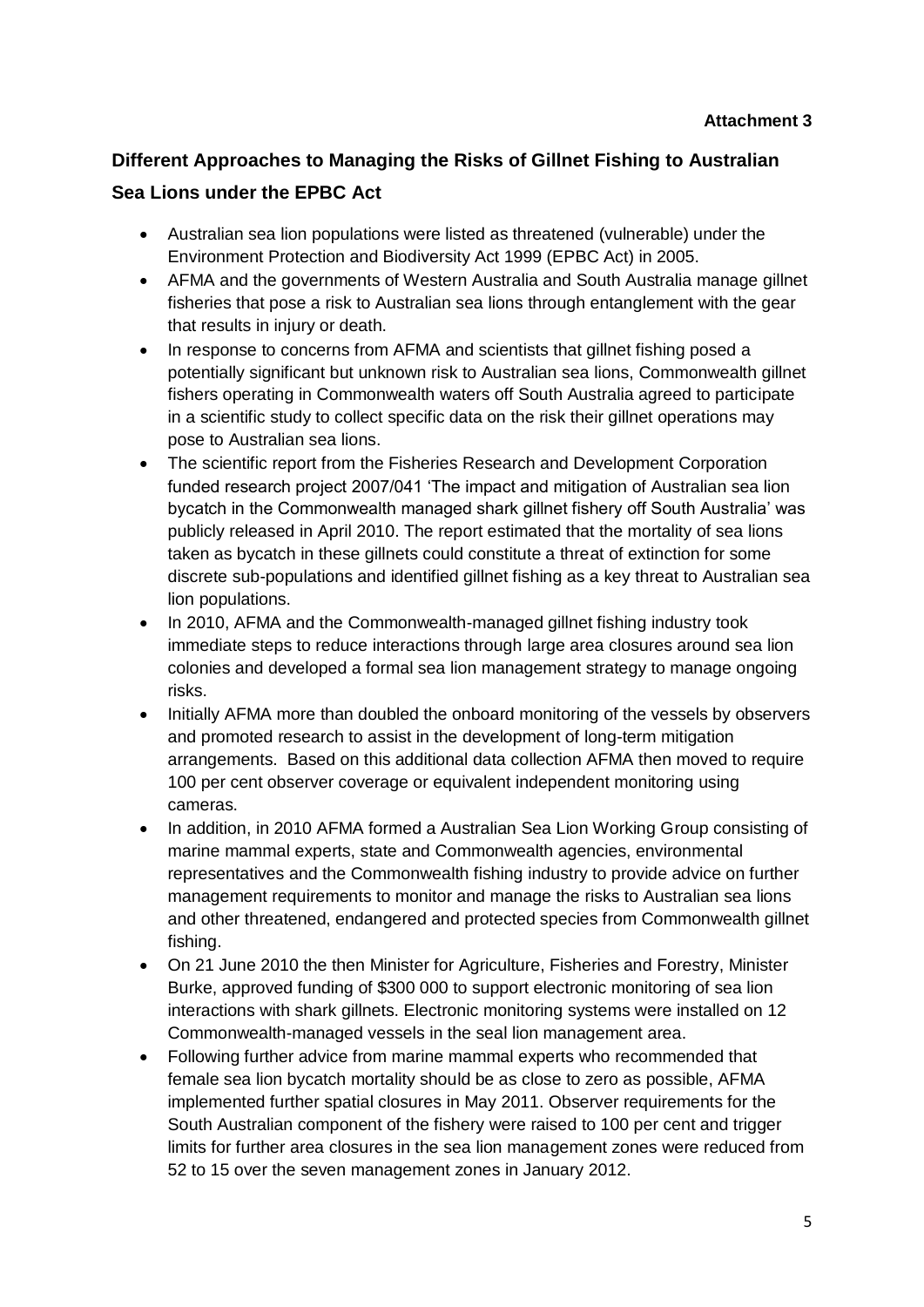- After further marine mammal interactions in the fishery in 2011 and 2012 over 70 per cent of the South Australian component of the SESSF is presently closed to gillnet fishing. Catches of target species in the fishery for the 2010-11 season dropped by over 60 per cent. The mean annual value of production for this component of the fishery was valued at \$6.8 million for the previous five fishing seasons.
- In order to alleviate the financial impacts on Commonwealth-managed gillnet fishers affected by closures AFMA issued temporary permits which allow for fishers to use hook fishing methods. Hook fishing methods are known to have a much lower interaction rate with marine mammals than gillnets.
- Conditions imposed by the Minister for Sustainability, Environment, Water, Population and Communities on the Commonwealth gillnet fishery are, appropriately, very stringent and the entire Southern and Eastern Scalefish and Shark Fishery has been warned by DSEWPaC that failure to meet these conditions could result in the removal of approvals under the EPBC Act necessary to legally operate in the fishery and/or export fish taken.
- By contrast, gillnet fisheries managed by both the South Australian and Western Australian governments have much lower levels of information about the potential risks to Australian sea lions and other marine mammals. Levels of independent monitoring are low and these state-managed gillnet fisheries are permitted to use gillnets immediately adjacent to Australian sea lion colonies.
- Despite the apparent uncertainty about the risks posed to Australian sea lions in these state-managed gill net fisheries, the conditions imposed on these fisheries by the Minister for Sustainability, Environment, Water, Population and Communities do not approach the stringent requirements imposed on the Commonwealth-managed fisheries.